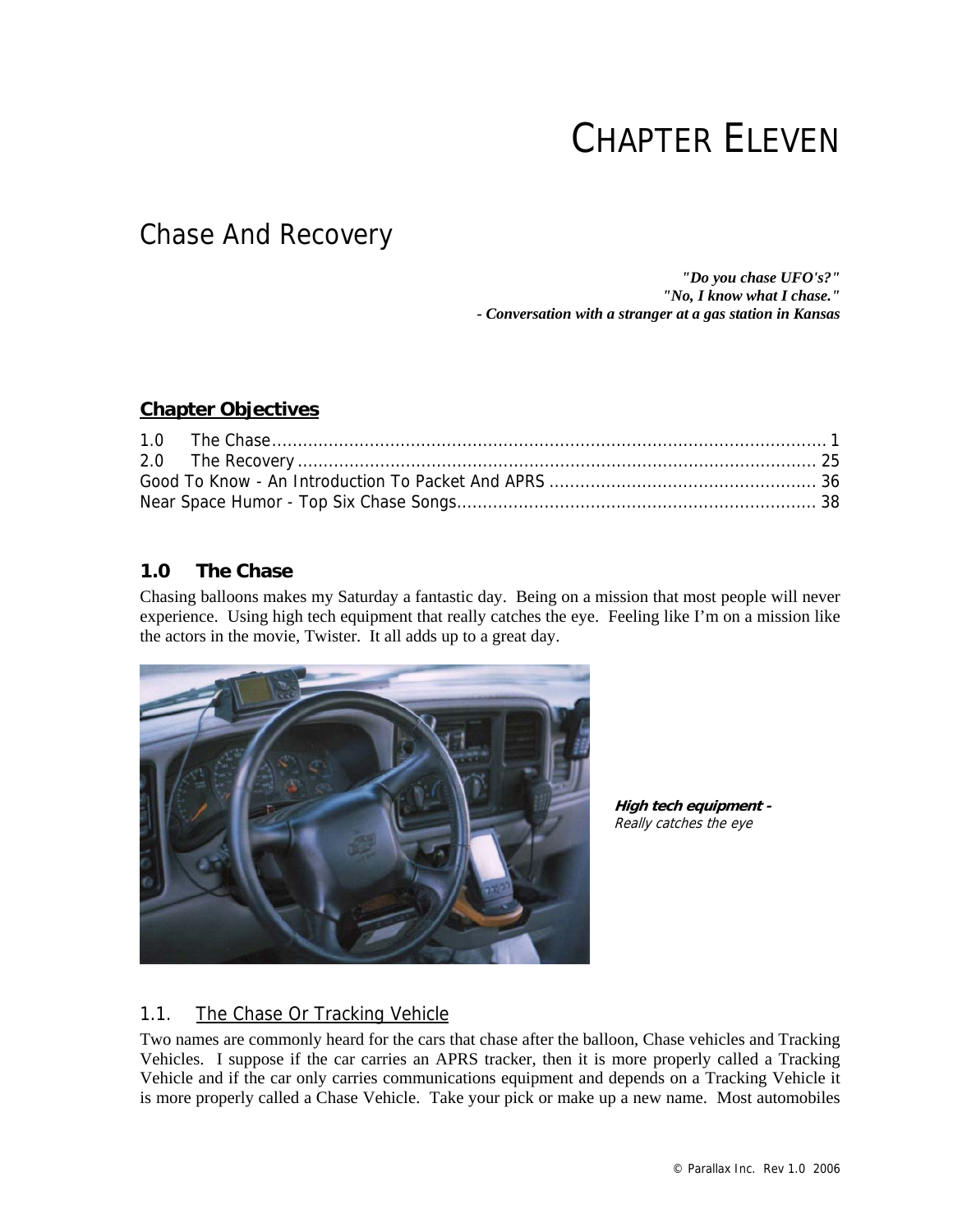work well for near space chase. Any car capable of carrying an APRS tracker and/or communication equipment is suitable for a Near Space Tracking And Recovery vehicle. You'd be amazed at the 1984 Ford Escort the author took on many balloon chases. It's amazing that gutless wonder didn't have a heart attack. There are times when a car designed for off-road driving is better. A Jeep of other SUV (or should that be UAV for, Urban Assault Vehicle?) is a good match at the end of the chase where the roads may become non-existent. In the author's experience, the Midwest has descent roads very close to the recovery site, but in mountainous states like Idaho it's a bit more problematical. There aren't many paved roads on the tops of 12,000-foot mountains.



**Chase Vehicle Interior**

## 1.1.1. Mobile APRS Setup

The next four subsections will help you set up a mobile Automatic Packet Reporting System (APRS) tracker for your near space tracking and recovery vehicle. Your local APRS community is usually happy to help also. Before launching and chasing a balloon, there must be at least one Tracking Vehicle. For added insurance, at least two cars should be tracking. Multiple trackers prevent one tracking failure from stranding the Chase Team and losing the near spacecraft. Of course it even better if every car carries an APRS tracker, but this isn't realistic. There are enough versions of APRS that any laptop can be used as a tracker. The quality of the maps depends on the capabilities of the laptop. There's even a version of APRS for Palm Pilots. APRS functions by parsing text data received through the laptop's comm port (at 1200 baud, N81) and displaying it on moving maps. Not only does APRS display graphical data, it can also send and receive text messages sent over packet radio. It is truly an amazing program.

Along with the laptop, a terminal node controller (TNC) is required for APRS. The TNC connected to a laptop running APRS completes the following steps.

- Accepts text data from a PC or laptop
- Breaks the text string into shorter packets (if the text is larger than one packet)
- Adds the appropriate address headers to the packet
- Creates a cyclical redundancy code (CRC) for each packet for error correction purposes
- Keys the radio connected to the TNC
- Converts the text packets into audio tones for transmission over the radio
- Unkeys the radio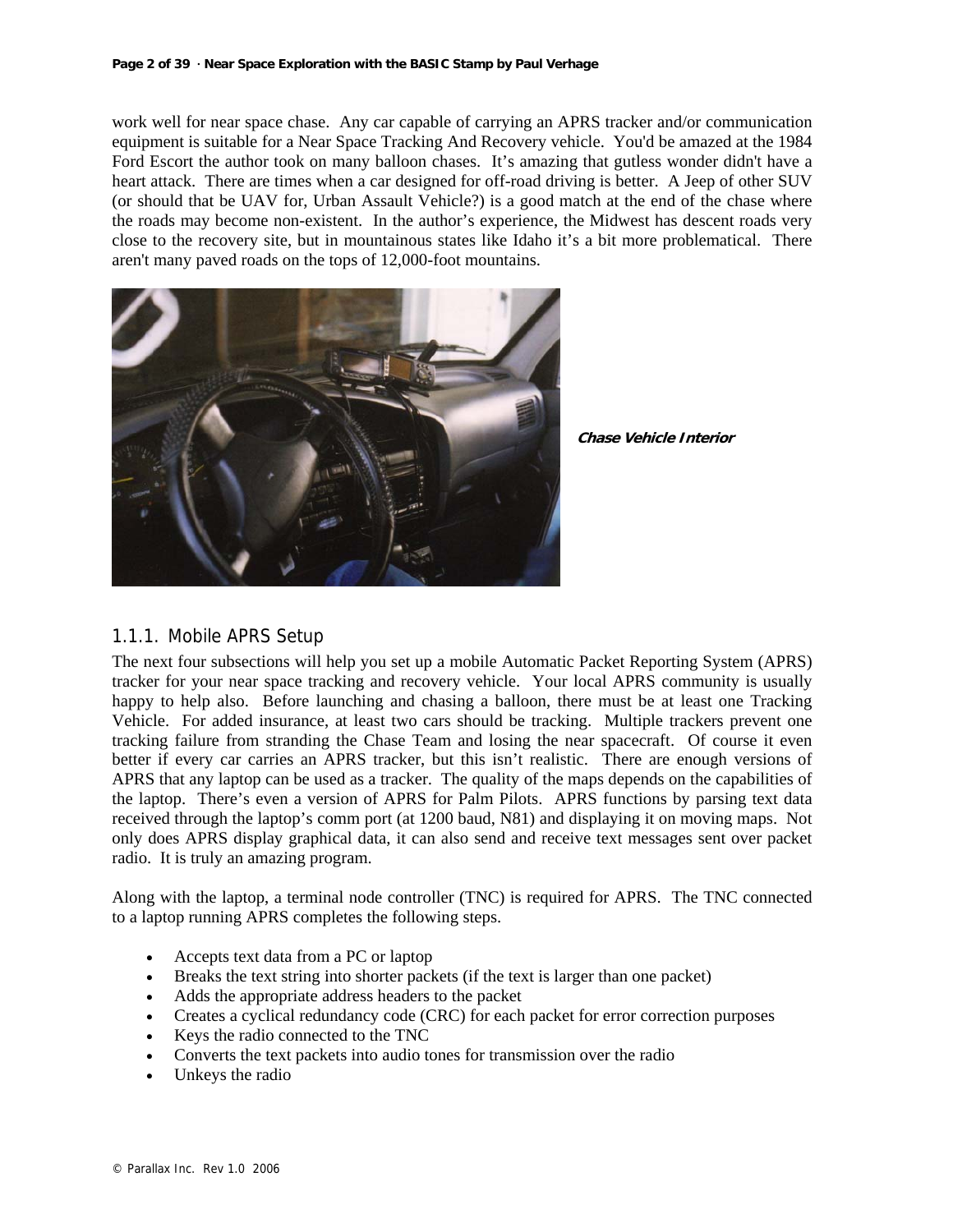Packets received over the radio go through the same process, but in reverse order and without having to key and unkey the radio.

A PC (usually a laptop) with a TNC and radio are required to operate APRS. However a GPS receiver connected to the laptop makes APRS an even more powerful tool for the Chase Team by displaying their position along with the near spacecraft's position on a moving map. Any standard GPS receiver is suitable for APRS (the author would hesitate using an older model GPS receiver until after it is determined that the GPS receiver follows the NMEA 0183 standard.

Don't let a balloon chase be a tracker's first exposure to using APRS. Give a new tracker a chance to practice using APRS by letting them track a functioning near spacecraft carried around in a car or truck. At a minimum a tracker should know APRS well enough to do the following tasks.

- Start and stop logging TNC data
- Determine the near spacecraft's position in relationship to the landmarks
- Zoom the display in and out
- Estimate distances on the display

## 1.1.2. Setting Up A Mobile APRS Tracker

The next eight items are suggested for your APRS Tracker. For additional help, contact your local APRS community, they will be happy to show you the ropes and help you set up a tracker. This section assumes the tracking and recovery vehicle carries a laptop to run APRS. There are other ways to run APRS that uses a Palm Pilot or Kenwood Data Radio. These last methods are not as useful as a laptop because of their limited mapping capability, but they do complement a laptop APRS tracker.

#### **Laptop**

The newer the model laptop used, the more powerful the tracking program that can be loaded on it. If your TNC does not include a second comm. port, the PC should have one (possibly through a PC card). With the bouncing around inside a chase vehicle on a mission, it is very difficult (read, almost impossible) for the Navigator to use the built-in mouse cursor on the laptop. So instead of relying on the installed mouse, use a larger external mouse and give the Navigator a mouse pad and solid base.

#### **Power**

A good quality inverter connected to the cigarette lighter (the only good use of a cigarette lighter in my not so humble opinion) should be the primary power source for the laptop. The laptop's batteries should be used to provide power when the car is shut off. Use an inverter because most laptops cannot be connected directly into an automobile's 12-volt system. Even if the laptop uses a 12-volt wall transformer, the voltage spikes present in the electrical system plays havoc with the laptop and sooner or later will damage the laptop. Wal-Mart carries a line of inexpensive 12-volt inverters. Check the power requirements of the laptop's wall transformer before purchasing a 12-volt inverter. All inverters list the amount of current they can supply, so make sure this number is greater than the laptop's requirement. Another option for external power is to carry a separate 12-volt battery for the laptop. In this case, use a deep cycle battery, like a marine battery. The deep cycle battery design allows them to be deeply discharged before being recharged. Deep discharging a standard automobile battery reduces the battery's lifetime. Mount the separate battery inside a marine battery case and place it on the car floor where it cannot tip over. In addition, consider adding a voltmeter and ammeter to the battery to monitor its voltage and discharge rate during the chase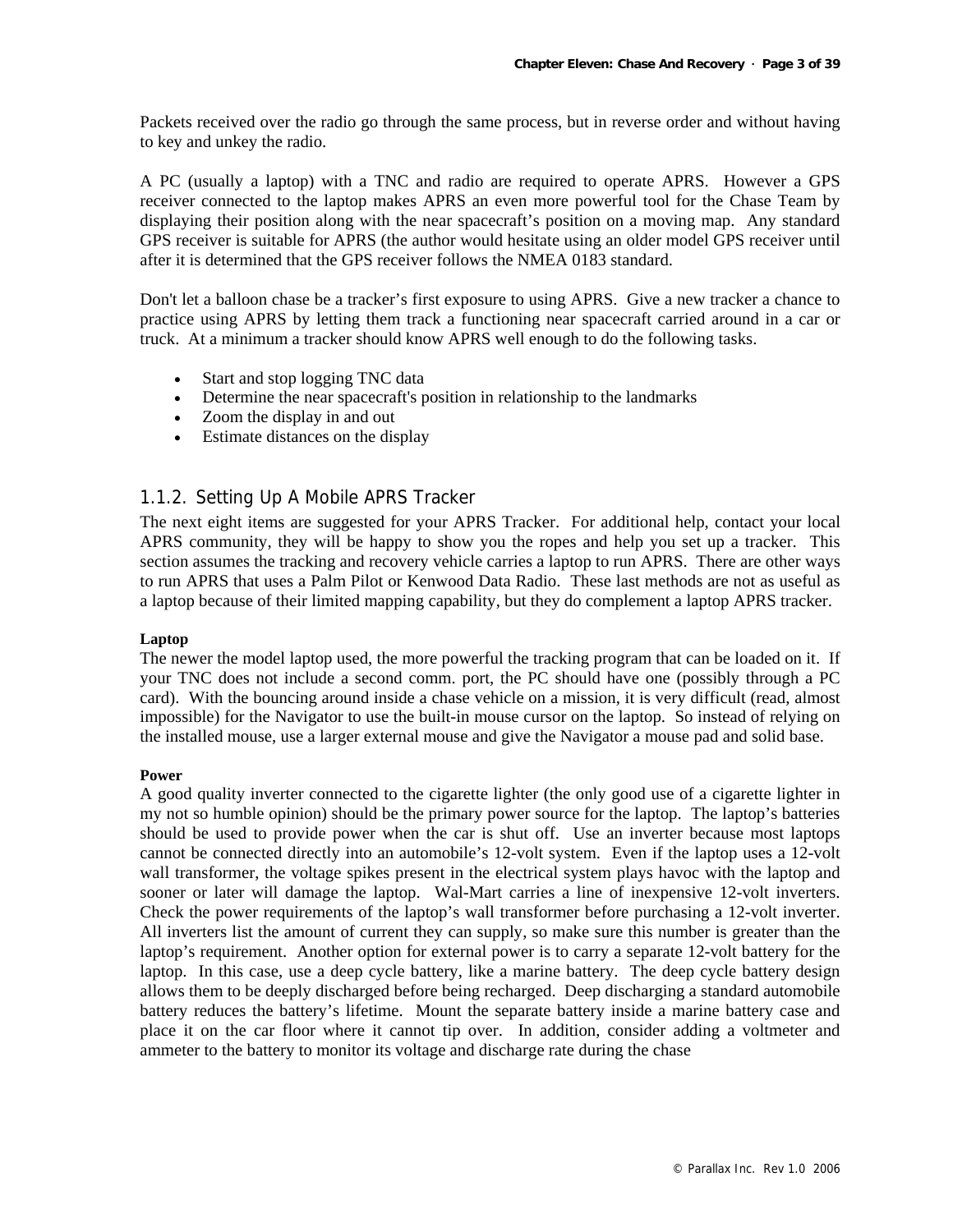

**Power Setup –** Laptop and cord, inverter, and cigarette lighter jack

#### **TNC**

The newest TNC model is not required for the APRS tracker, which saves money. There are several TNCs are available. The list below is not a complete list of available TNCs.

| <b>Model</b>     | <b>Manufacturer</b> | <b>URL</b>                    |
|------------------|---------------------|-------------------------------|
| KPC <sub>2</sub> | Kantronics          | http://www.kantronics.com     |
| $KPC3+$          | Kantronics          |                               |
| MJF-1270C        | <b>MJF</b>          | http://www.mjfenterprises.com |
| HandiPacket      | Paccomm             | http://www.paccomm.com        |
| PicoPacket       | Paccomm             |                               |
| TINY-2 MK-II     | Paccomm             |                               |
| PK-96            | Timewave            | http://www.timewave.com       |
| $PK-12$          | AEA                 |                               |

After email consultations with five individuals active in the near space community, the following observations and recommends were made

Several TNCs have reliability issues. They lose settings in memory when their power fluctuates or is shut off. Some Paccomm and AEA TNCs have been observed with this problem. Some TNCs, like the PK-12, limit control over TNC functions. Kantronics seems to be the company that is most responsive to the amateur radio community. Amateurs comment positively on the KPC3's high reliability and durability. The KPC3+ with version 8.3 and later EEPROM provides a second comm port, allowing a GPS receiver and laptop to be connected to it (as opposed to the laptop having a second comm. port). Finally, it only requires nine-volts, as opposed to 12-volts for other TNCs. The instructions below are written for the KPC3+ ver 8.3 EEPROM. Modify these directions if using a different TNC.

The following steps are required to adapt the KPC3+ ver. 8.3 to near space chase and recovery. The hardware changes involve soldering a battery snap to the KPC3's printed circuit board and making the HT/GPS cable. The software changes involve programming the KPC3 for the second port. Older versions of the KPC3 and all the KPC2s do not have a second comm port. If you decide to use the KPC2, or older KPC3, then skip the directions for wiring the second comm port for the GPS receiver and only wire it for the HT.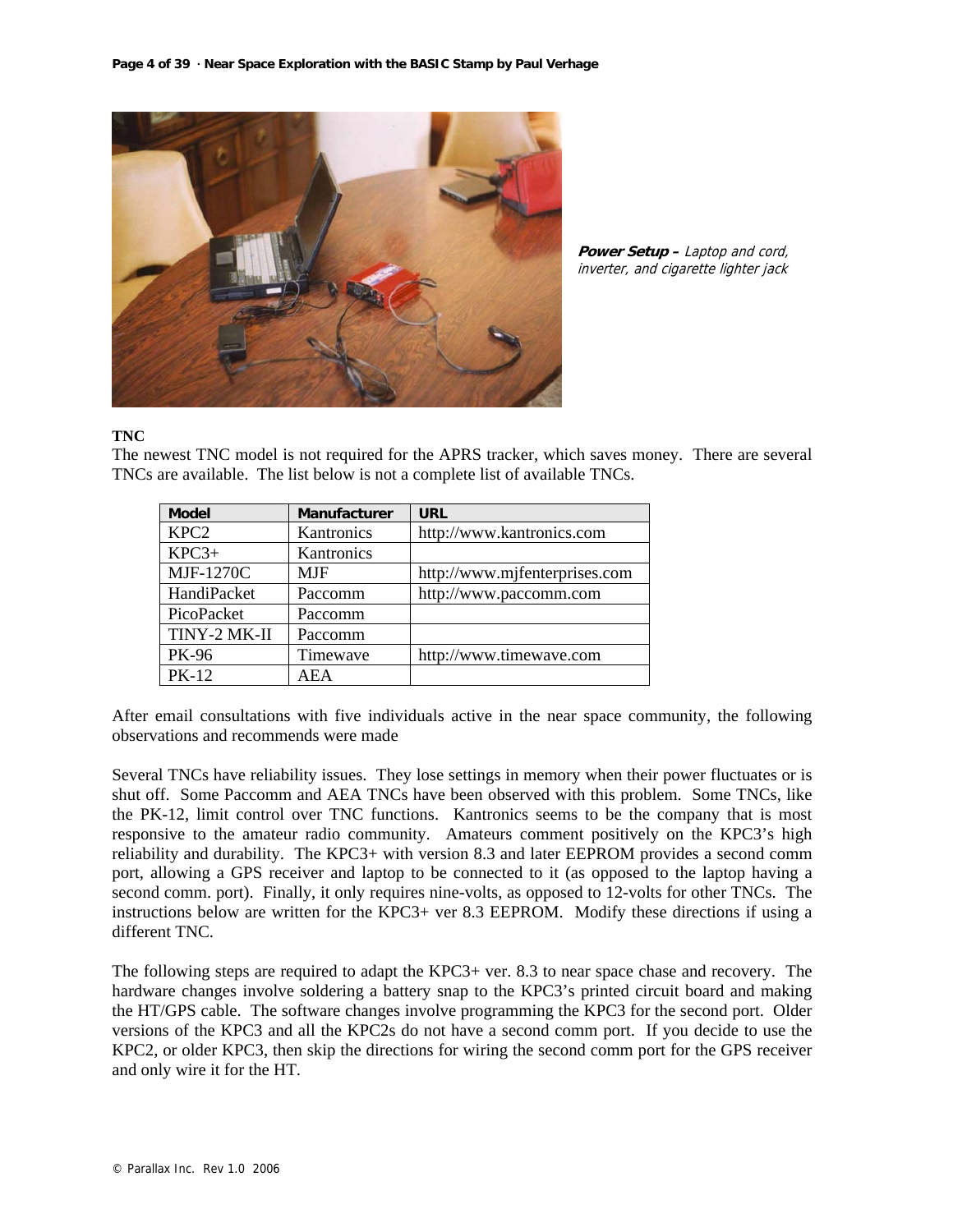#### **Hardware Changes**

#### Battery Snap

The KPC 3+ does not have a factory installed battery snap. You must add one.

#### **List of Materials**

9-volt battery snap (use the heavy-duty battery snap from Radio Shack, 270-324)

#### **Procedure**

- $\sqrt{\phantom{a}}$  Open the KPC 3+ case
- √ Locate the battery snap pads

Look in the KPC3+ Manual for directions. Instructions are located under the section, Installing Your KPC3+ in subsection, Internal Power, from a Battery. Currently the nine-volt battery snap is soldered to pads located in the back left of the TNC's PCB.

- $\sqrt{\phantom{a}}$  Solder the red 9V battery snap lead to the + pad and the black lead to the pad
- $\sqrt{\phantom{a}}$  Glue a sheet of foam rubber onto the inside of the lid, over the battery

This places pressure on the battery once you bolt the lid back onto the TNC. The pressure keeps the battery from bouncing around inside the case, possibly causing mischief.



**Inside of KPC 3+ -** Note the solder pads for the battery snap, circled at upper left.

#### **HT and GPS Cable**

The Radio Port will be wired for the HT and GPS Receiver. **List of Components** 

- Six lengths of #22 or #24 gauge stranded wire (about 12" long)
	- o Use three different colors of wires, with two black wires for the ground connections
- Capacitor (see KPC3 directions for proper capacitor value for your HT)
- Resistor (see KPC3 directions for proper resistor value for your HT)
- $1/8$ " male phono jack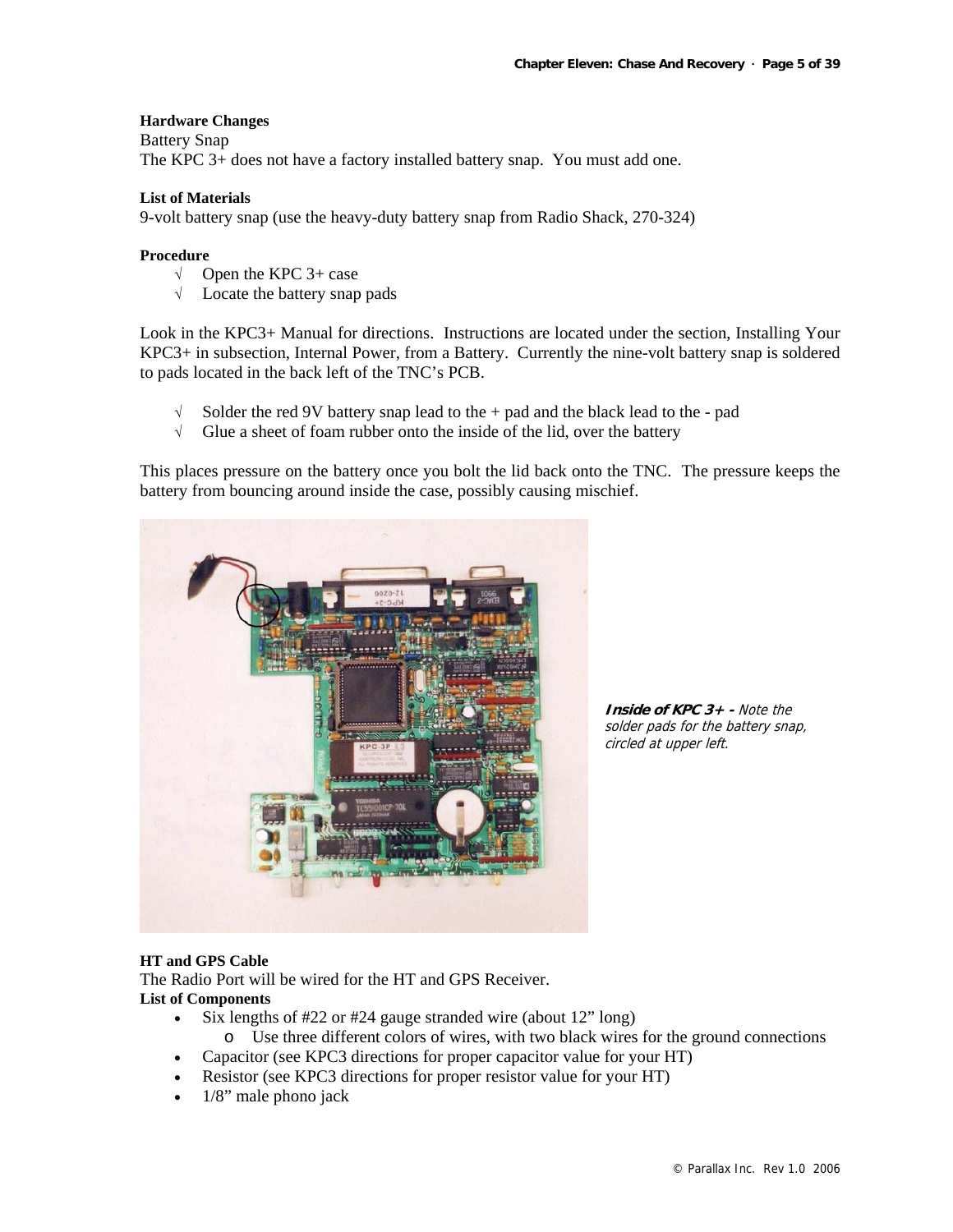- $\bullet$  3/16" male phono jack
- Two male D-subminiature connectors (DB-9)
- Female D-subminiature connectors (DB-9)
- Three  $\frac{1}{2}$ " lengths of  $\frac{1}{4}$ " diameter heat shrink
- Two  $\frac{3}{4}$ " lengths of  $\frac{1}{4}$ " diameter heat shrink
- Two DB-9 plastic housing kits

#### **Procedure To Make The HT Cable**



**Connection Diagram for HT Cable** 

- $\sqrt{\phantom{a}}$  Strip back ¼" of insulation from one end of each wire
- Solder the wires to the solder cups of one of the male DB-9 connectors as listed below

| GND:               | Pin 6 | Use both black colored wires |
|--------------------|-------|------------------------------|
| TX:                | Pin 1 |                              |
| PTT:               | Pin 3 |                              |
| NMEA Input: Pin 2  |       |                              |
| Audio Input: Pin 5 |       |                              |

- √ Slide a length of heat shrink on each wire and cover the exposed solder connection
- $\sqrt{\phantom{a}}$  Cut both leads of the resistor and capacitor to a length of  $\frac{1}{2}$ "
- $\sqrt{\phantom{a}}$  Solder one lead of the capacitor and resistor to the tip connection of the 3/16" phono jack
- √ Tin the other lead of the resistor and capacitor
- √ Strip two inches of insulation from the other end of one of the black GND wires
- $\sqrt{\phantom{a}}$  Connect and solder the open end of the GND wire to the base of the 1/8" phono jack
- $\sqrt{\phantom{a}}$  Slide a 3<sup>4</sup> length of heat shrink over the PTT and TX wires
- √ Plug both jacks into the HT and the DB-9 connector into the TNC
- √ Separate the TNC from the HT, stretching the GND wire out
- $\sqrt{\phantom{a}}$  Lay the TX wire up to the base of the capacitor and cut and strip the wire to length
- $\sqrt{\phantom{a}}$  Lay the PTT wire up to the base of the resistor and cut and strip the wire to length
- √ Tin the leads of the PTT and TX wires
- $\sqrt{\phantom{a}}$  Solder the wires to their respective components
- √ Note there is no need to twist the wires and leads together, just let the solder flow around the wires
- $\sqrt{\phantom{a}}$  Solder the Audio Input wire to the tip of the 1/8" phono jack
- $\sqrt{\phantom{a}}$  Slide the heat shrink tubing up and cover the exposed soldered connections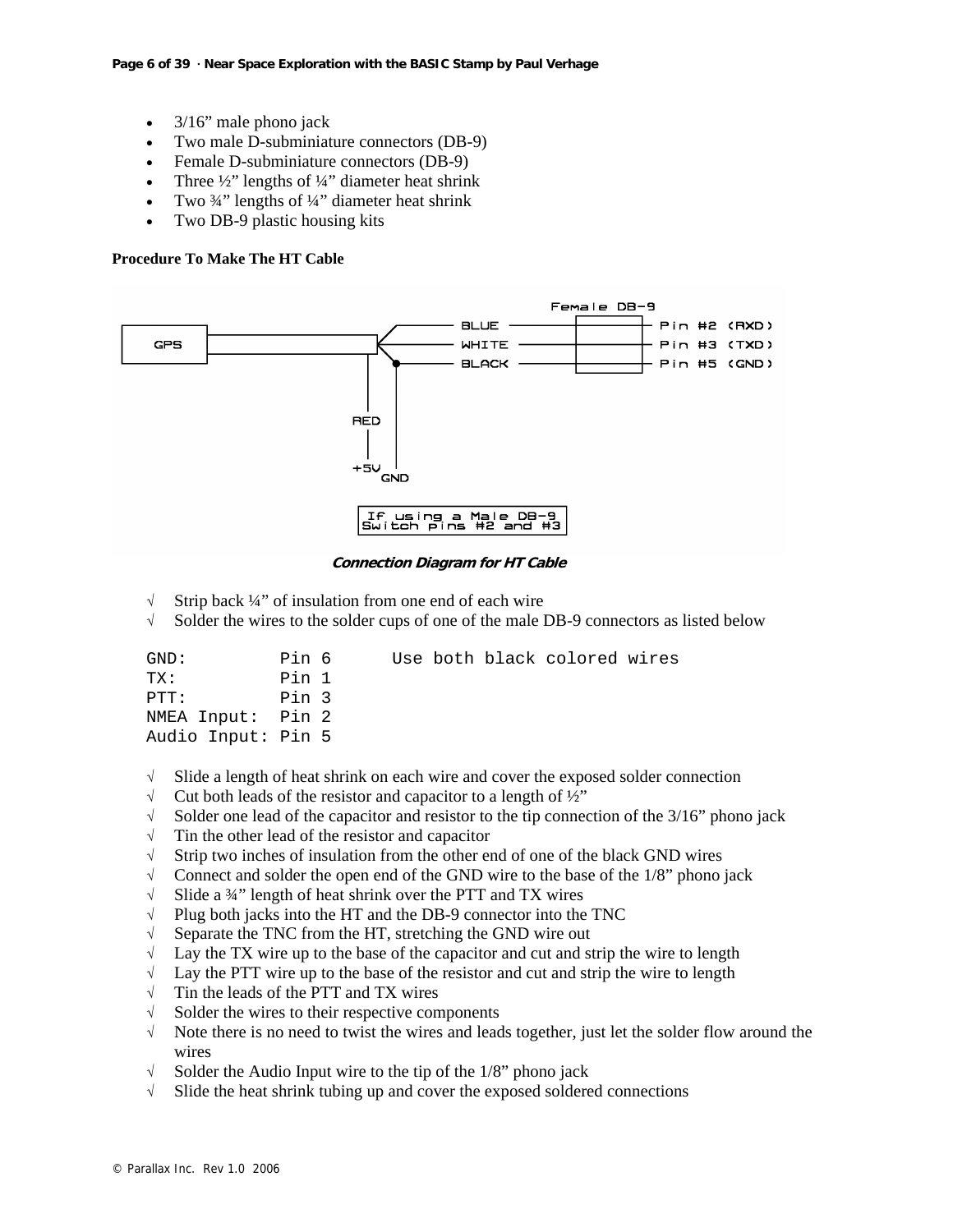√ Use hot glue to cover the solder cups of the DB-9 connector

Do the next steps in quick succession so that glue doesn't get cold before closing the housing

- $\sqrt{\phantom{a}}$  Place the bolts into the DB-9 housing
- $\sqrt{\phantom{a}}$  Pour some hot glue into the bottom half of the DB-9 housing
- √ Place the DB-9 connector and it's wires into the housing
- √ Pour some hot glue into the top half of the DB-9 housing
- √ Close and bolt the housing halves together
- $\sqrt{\phantom{a}}$  Back fill the housing with hot glue
- √ Label the housing as Radio Port

#### **The GPS Cable**

(Skip to Close DB-9 Housing step if not using a version 8.3 or later EEPROM)

- $\sqrt{\phantom{a}}$  Cut three #24 AWG stranded wires to a length of 12"
	- o use a meaningful color scheme, the ground wire should be black
- √ Strip ¼" of insulation from the ends of the wires
- √ Get the second DB-9 connector and housing ready
- √ Separate the NMEA Input and second Ground wire from the other wires in the first DB-9 connector
- √ Slide ¼" length of heat shrink on both wires
- $\sqrt{\phantom{a}}$  Solder the GND wire (black) to pin 5 of the male DB-9 connector
- $\sqrt{\phantom{a}}$  Solder the NMEA Input and a second wire to pin 2 of the male DB-9 connector (TX from the GPS)
- $\sqrt{\phantom{a}}$  Solder the remaining wire to pin 3 of the male DB-9 connector (RX from the GPS)
- $\sqrt{\phantom{a}}$  Slide the heat shrink over the solder connections and shrink
- √ Use hot glue to cover the solder cups of the DB-9 connector

Do the next steps in quick succession so that glue doesn't get cold before closing the housing

Close The DB-9 Housing

- $\sqrt{\phantom{a}}$  Place the bolts into the DB-9 housing
- √ Pour some hot glue into the bottom half of the DB-9 housing
- √ Place the DB-9 connector and it's wires into the housing
- √ Pour some hot glue into the top half of the DB-9 housing
- √ Close and bolt the housing halves together
- $\sqrt{\phantom{a}}$  Back fill the housing with hot glue
- √ Label the housing as GPS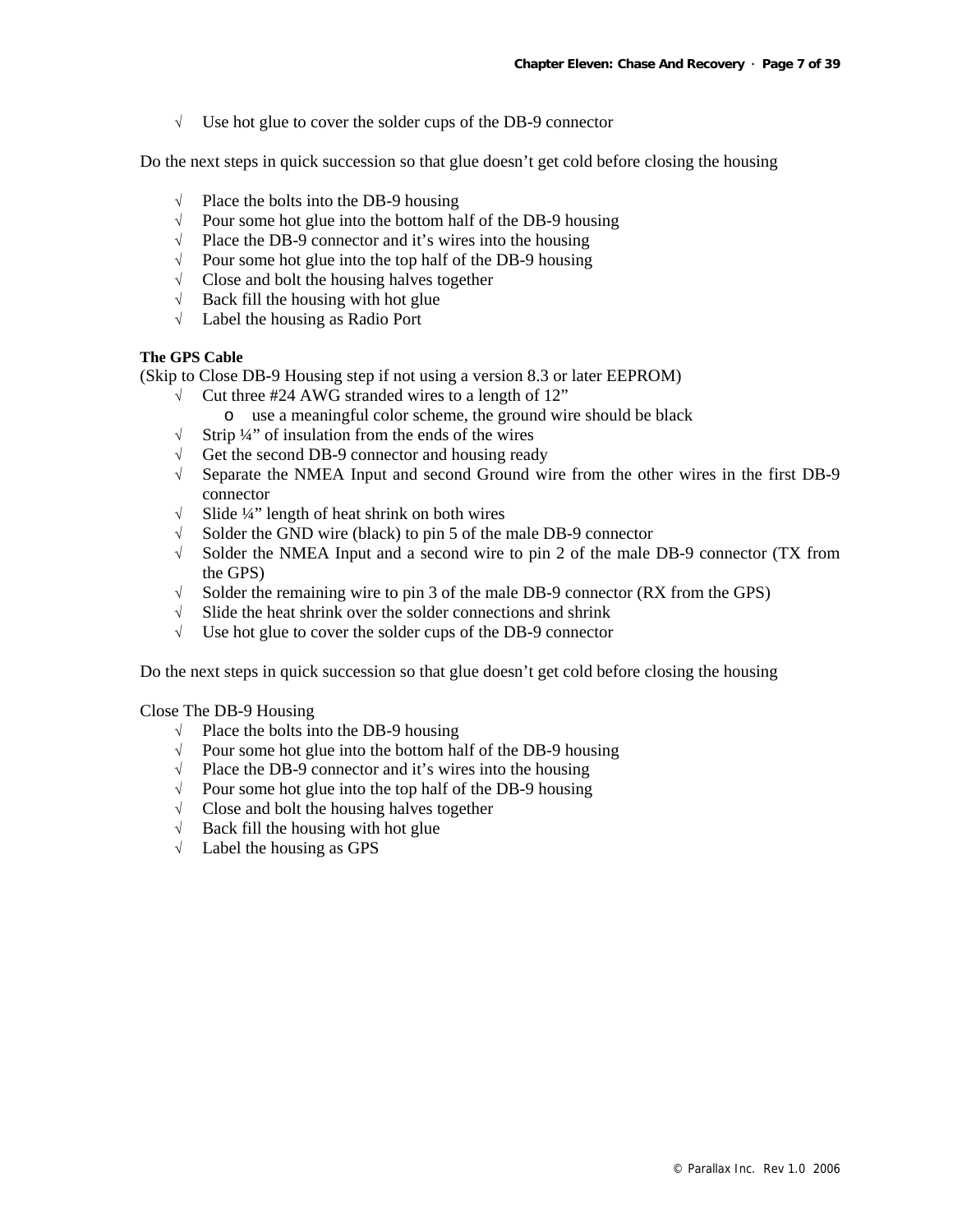

**Completed GPS cable**

#### **Laptop Comm Port**

Use a standard DB-25 to DB-9 serial cable to connect the TNC to the laptop.

#### **Software Changes**

The following commands instruct the KPC 3+ ver 8.3 TNC to operate as an APRS tracker.

| INT               | TERMINAL                                              |  |  |
|-------------------|-------------------------------------------------------|--|--|
| GPSPORT           | 4800 NORMAL CHECKSUM                                  |  |  |
| BT                | "Your message about the chase, or being a part of it" |  |  |
|                   | Note: Precede text with a right caret (>)             |  |  |
| BLT 1             | 00:05:00                                              |  |  |
| GPSHEAD 1         | SGPRMC                                                |  |  |
| HEADERLINE<br>OFF |                                                       |  |  |
| CD.               | SOFTWARE                                              |  |  |
| LTP 1             | GPSLV VIA RELAY. WIDE2-2                              |  |  |

#### LTP1 notes

GPSLV under the LTP1 setting indicates the icon to display under APRS for your chase vehicle. A few of the options are as follows

| <b>GPSLV</b> | Van Symbol   |
|--------------|--------------|
| <b>GPSMV</b> | Car Symbol   |
| GPSLK        | Truck Symbol |

Check with your local APRS community about the RELAY and WIDE setting. Not every location accepts the same settings.

#### **GPS Receiver**

A GPS receiver is not strictly needed, but it is so useful that there's no reason not to carry one during chase. Any GPS receiver outputting NMEA 0183 standard signals (this should be all commercially available current GPS receivers) works with APRS. There are two popular locations for the GPS receiver, on the dash and on the roof of the car. There are benefits for using each type of GPS receiver. The roof mounted GPS receiver has more consistent satellite reception and is normally desired over a dash-mounted position where satellite reception depends on which way the car is pointed. The roof-mounted GPS receiver costs more than the basic Garmin Etrex (a handheld GPS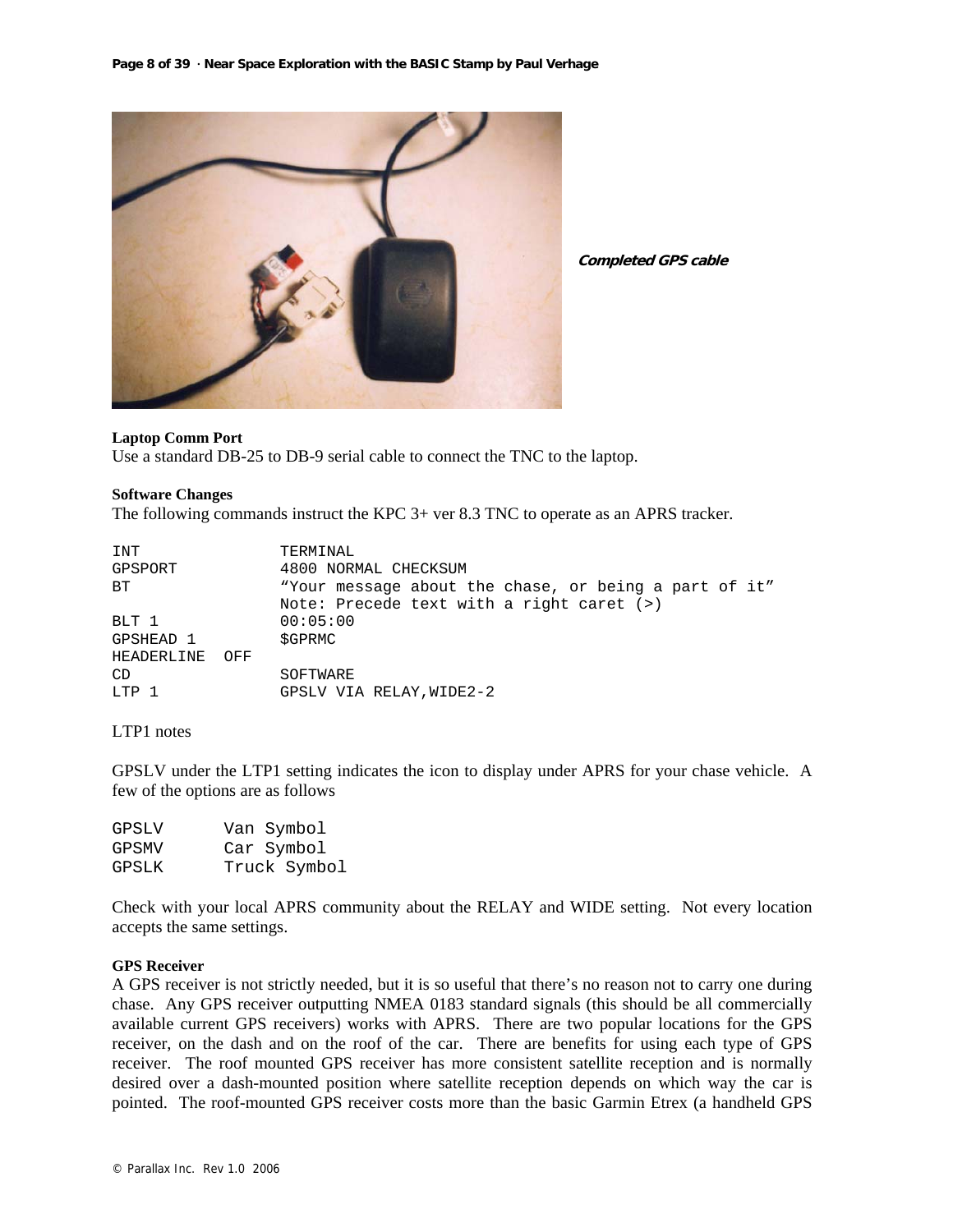receiver without a magnetic face). A roof-mounted GPS receiver needs a connection to the car's cigarette lighter for power whereas the handheld Etrex uses internal batteries (two AA cells). With two fresh alkaline cells, the Etrex operates for 22 continuous hours, almost enough time for a year's worth of chases. Also, with internal batteries, the clutter of wires inside the chase vehicle is reduced. It's left as an exercise for the reader to determine how useful it is to have fewer cables snaking their way around the dash. A roof-mounted GPS receiver comes with a serial and power cable already attached to it. However, hand-held models require the purchase of a serial cable. Use the Pfranc serial cables for the handheld models to save money over the manufacturer's serial cables. The serial cable for the roof-mounted GPS receiver is another cable snaking its way around the car. The Etrex is positioned near the laptop where its serial cable is out of the way. A good place to order some GPS receivers is TAPR, which helps to support amateur radio. Outside of TAPR, 4X4 sells affordable Etrex GPS receivers. There is a hybrid option, using a dash mounted GPS receiver with an external antenna. GPS receivers like the Garmin GPS 48 allows for an external antenna, but the Garmin Etrex does not.

The GPS is connected to a second comm port, either on the TNC or the laptop. There are no modifications to make to the GPS in software. Hardware changes only have to be made to roofmounted GPS receivers with serial cables that do not terminate in DB-9 connectors.

#### **Terminating the Garmin GPS35**

These directions are for Garmin GPS35 receivers that do not terminate in a DB-9 connector (the end of the cable is bare). The directions are modifications to the directions in Chapter Four, Section One.

#### **Materials**

- Female DB-9 connector kit with solder cups
- DB-9 plastic housing kit
- Short length of #22 AWG wire
- A three or four foot length of two-conductor stranded cable for GPS power
- Note: The final length depends on the placement of the laptop relative to the cigarette lighter
- One cigarette lighter power connector
- Sort lengths of heat shrink tubing with large enough diameter to cover the solder cups of the DB-9
- Hot glue

#### **Procedure**

Strip back two inches of the outer jacket of the GPS35 cable. You'll see about ten wires inside the cable. The wires needed are the following,

| <b>Wire Color</b> | Signal     |
|-------------------|------------|
| Blue              | RXD1       |
| White             | TXD1       |
| <b>Black</b>      | <b>GND</b> |
| Red               | Vin        |

- √ Strip ½" of insulation from one end of the wires in the power cable
- √ Strip back ¼" of insulation from the Blue, White, Black, and Red wires of the GPS35 cable
- √ Slide a short length of heat shrink on the Blue and White wires
- $\sqrt{\phantom{a}}$  Solder the White wire to pin #3 solder cup of the DB-9 connector
- $\sqrt{\phantom{a}}$  Solder the Blue wire to pin #2 solder cup of the DB-9 connector
- √ Slide a short length of heat shrink over the end of the ground wire of the power cable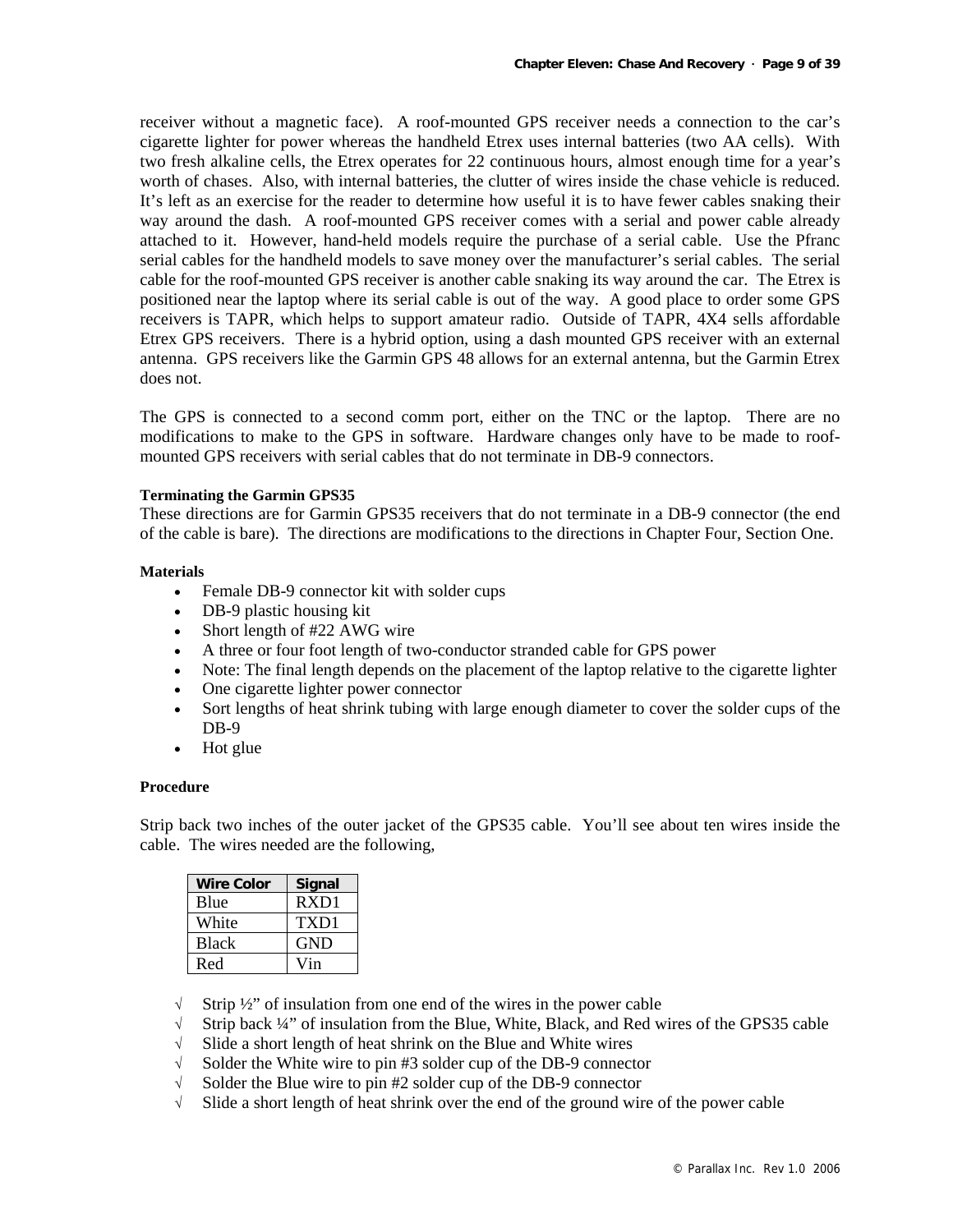- $\sqrt{\phantom{a}}$  Strip ¼" of insulation from the end of the short length of wire (ground extension)<br> $\sqrt{\phantom{a}}$  Twist the power wire to the Black GPS35 wire and the short length of wire
- Twist the power wire to the Black GPS35 wire and the short length of wire
- $\sqrt{\phantom{a}}$  Measure the length of the ground extension wire needed to reach pin #5 of the DB-9 connector
- $\sqrt{\phantom{a}}$  Cut the ground extension to length and strip ¼" of insulation from the end
- $\sqrt{\phantom{a}}$  Solder the ground extension wire to pin #5 solder cup of the DB-9 connector
- $\sqrt{\phantom{a}}$  Slide a short length of heat shrink over the end of the positive wire of the power cable
- √ Solder the 22 AWG wire to the Red GPS35 wire
- √ Slide the heat shrink over all soldered connections and shrink them
- √ Fold back the power cable so it will exit the DB-9 hood through the back end, where the data cable enters
- √ Note: You may have to enlarge the hole slightly to get both the data and power cable through the same hole
- √ Squirt some hot glue over the solder cups of the DB-9
- √ Put a layer of hot glue in the bottom half of the DB-9 hood
- √ Place the DB-9 into the bottom half of the DB-9 hood, being careful not to ooze hot glue all over the place
- $\sqrt{\phantom{a}}$  Squirt some more hot glue over the top of the wires in the hood to fill in gaps
- √ Put a layer of hot glue in the top half of the DB-9 hood
- $\sqrt{\phantom{a}}$  Close the top over the bottom half, being careful to wipe up any excess hot glue
- √ Bolt the halves together
- $\sqrt{\frac{1}{\sqrt{1}}}\$  Strip one inch of insulation from the exposed ends of the power cable  $\sqrt{\frac{1}{\sqrt{1}}}\$
- $\sqrt{\phantom{a}}$  Insert the free ends into the cigarette light power plug  $\sqrt{\phantom{a}}$  Note: Denending on the design of the power plug, the
- Note: Depending on the design of the power plug, this may require the wires to bolted or crimped to metal contacts

#### **GPS Signal Strength**

Harry Muller (KC5TRB) of ORB in Oklahoma tested the quality of GPS signal with a Tripmate GPS receiver in several locations in his van. Condensed down, the test shows the following results<sup>A</sup>.

| Location                         | <b>Number of Satellites</b> | Average Signal to Noise Ratio (SNR) |
|----------------------------------|-----------------------------|-------------------------------------|
| In The Open                      |                             | 36.3/99                             |
| Underneath A Fiberglass Roof     |                             | 39.5/99                             |
| Six Inches Beneath Carpet, Wood, |                             | 38.0/99                             |
| And Fiberglass Roof              |                             |                                     |

From these results it can be seen the placing a GPS receiver beneath the fiberglass ceiling of a van does not attenuate signals enough to drop the number of Navstar satellites detected by the GPS receiver. Oddly enough, it seems to help. The increased SNR may be more affected by the reduction of outside interference rather than the attenuation of GPS signals.

#### **Radios (usually an HT)**

Almost any HT will work as part of an APRS Tracker as long as it supports an external antenna (this removes the Alinco DJ-S11 from consideration unless it is modified for external antenna). Most HTs have greater transmitter power when connected to the 12-volt battery of the chase vehicle than when it runs off its own internal battery. Rather than make a power cable, use the 12-volt cigarette lighter jack supplied with the HT (this assumes the HT is designed for 12-volt use and comes with a cigarette lighter adapter).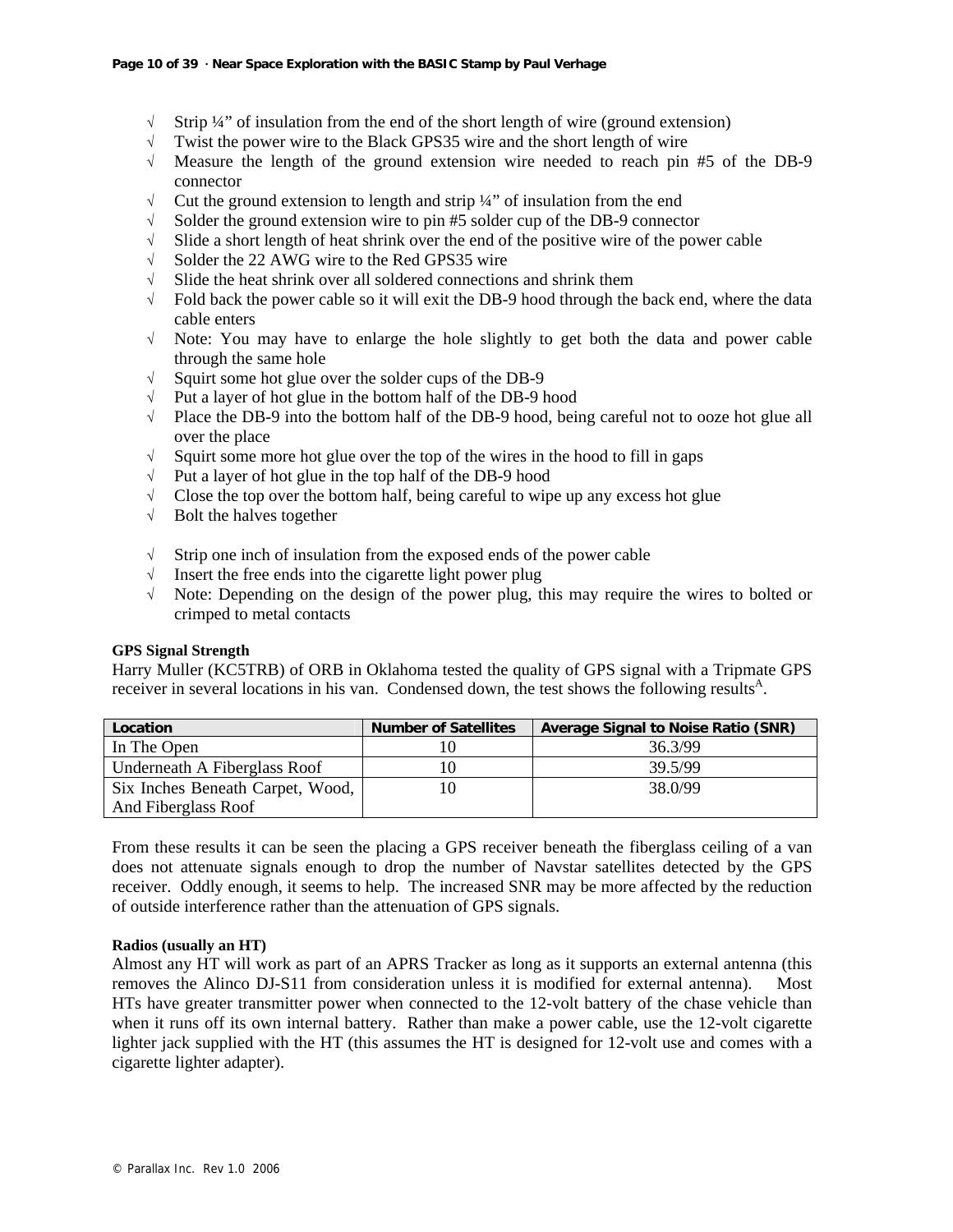#### **Magmount Antenna**

An external magmount antenna for the HT is the only suitable antenna, as an internal antenna is blocked from most APRS transmissions. Where the antenna coax enters the car, a pass through is needed or else the wind whistles inside the car from the partially opened window.

#### **Window Pass-Through**



**Example of Window Pass-Through on Vehicle –** Sign reads "STOP Emergency Exit Only"

Materials

- $3/8$ " thick plywood<sup>B</sup>
- #6-32 hardware
- Wood construction glue
- Spray paint
- Laminated sign<sup>C</sup> (if desired)

#### • **Procedure**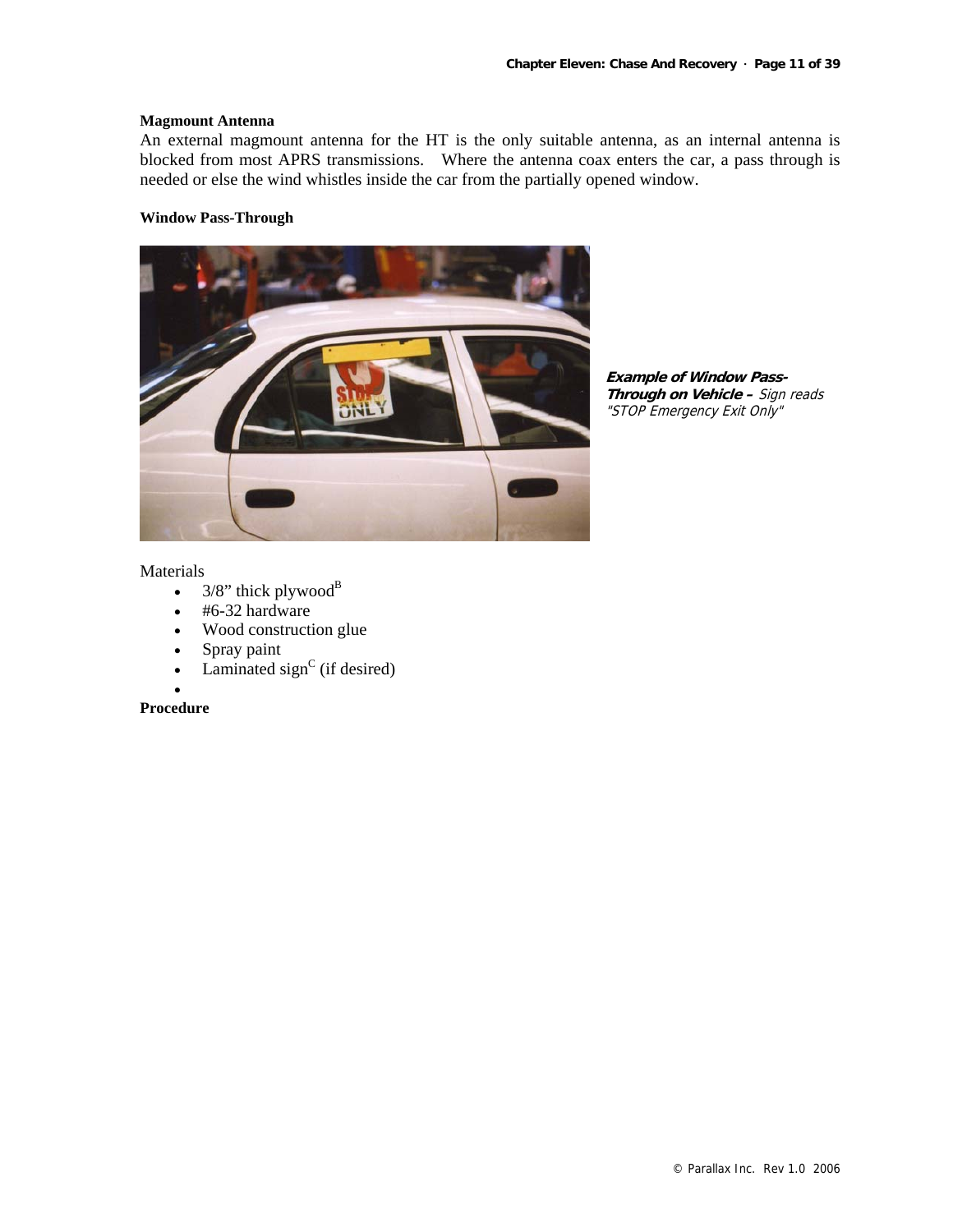

- $\sqrt{\phantom{a}}$  Measure the width of a car window the antenna cables are to pass through
- $\sqrt{\phantom{a}}$  Cut two strips of plywood to measure the width of the window and three inches deep
- $\sqrt{\phantom{a}}$  Cut a third strip of plywood to measure one inch deep and the length of the window
- √ Glue and clamp the wood together, sandwiching the narrow strip inside the two wider strips and all pieces flush at the top
- √ Measure the diameter of the coax cables that must pass through the window
- $\sqrt{\phantom{a}}$  At the top of the pass-through, cut and smooth notches in the wood for the coax cables
- √ Paint the pass-through
- √ Drill two holes in the pass-through for the bolts
- √ Note: Center the holes in the narrow inner piece of plywood and two inches from the sides (I don't trust the glue to hold-up, so I also add bolts)
- √ Bolt the glued plywood pieces together with the sign
- √ Note: The sign must be bolted to the inside face of the pass-through or else winds generated while driving will eventually rip it off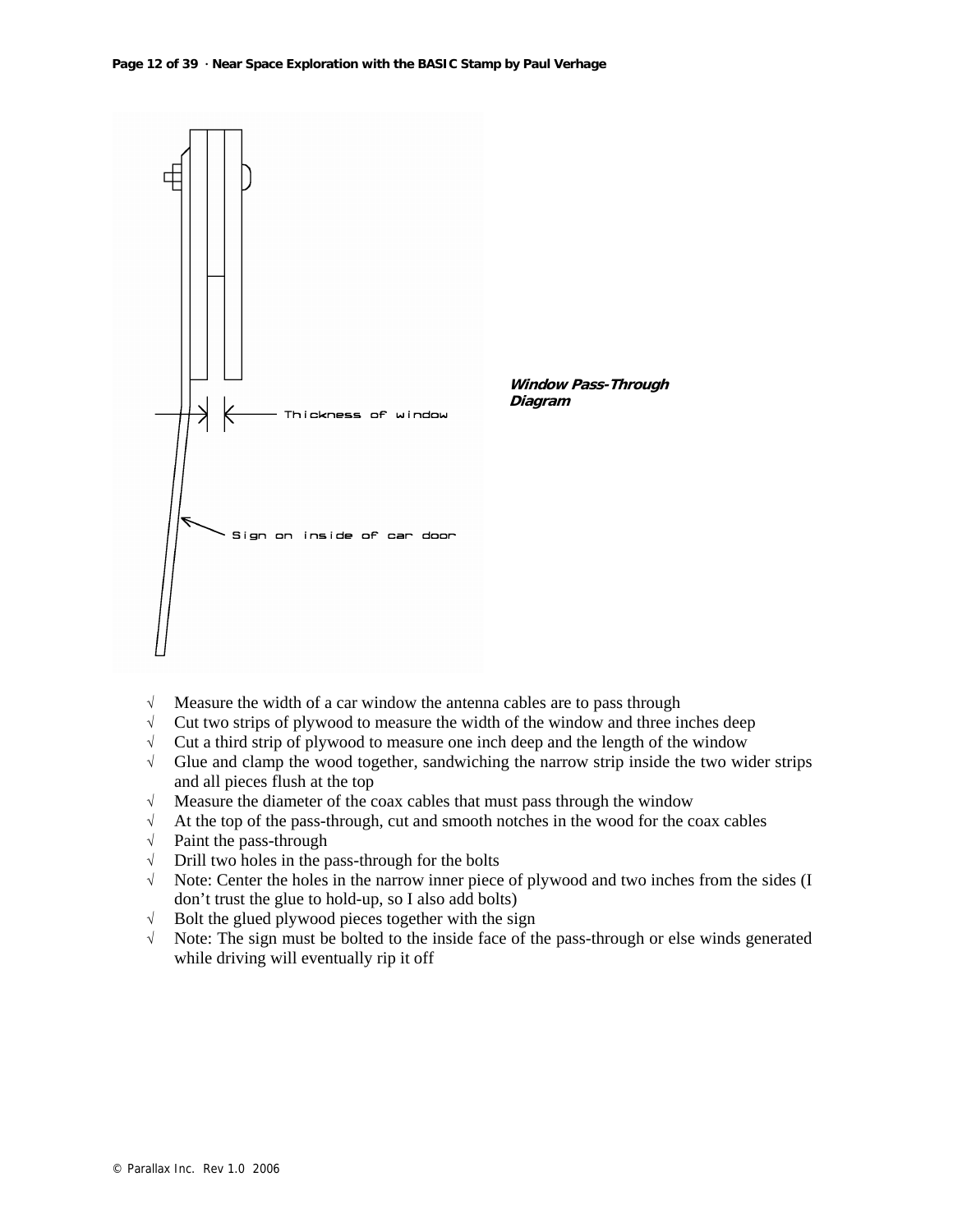

#### **APRS +SA**

The letters in APRS + SA stands for Automatic Packet Reporting system, plus Street Atlas. There are many versions of APRS, including some that do not require Street Atlas. Other mapping programs can be used, including maps that you generate yourself. This book focuses on using APRS +SA because it has become something of a standard and because of its usefulness.

All versions of APRS can be found at the Tucson Amateur Packet Radio (TAPR) website at http://www.tapr.org. Download and install the Shareware version on a PC or laptop.

#### **Street Atlas**

There are many versions of Street Atlas. Versions beginning with version four (and possibly earlier versions) are capable with APRS +SA. The newer versions have more complete road information. However, an older version still may be actuate enough for chase, which may save you money.

#### **Using A Monitor**

If laptop visibility is an issue (for example, when glare makes the laptop's LCD screen unreadable), consider connecting a monitor to the laptop's video port. Vans, with lots of space between the driver and passenger, are examples of cars where monitors can be used.

## 1.1.3. TVNSP Suggested APRS Setting

These are the APRS setting most frequently used by the TVNSP Chase Team. Note that APRS is an evolving program. Settings and the names of the settings change from time to time, but this guide will get you through most of the hurdles.

**SETUP** Menu **Main** Dropdown Menu **Callsign**: Enter your callsign Lat: Enter your latitude in decimal degrees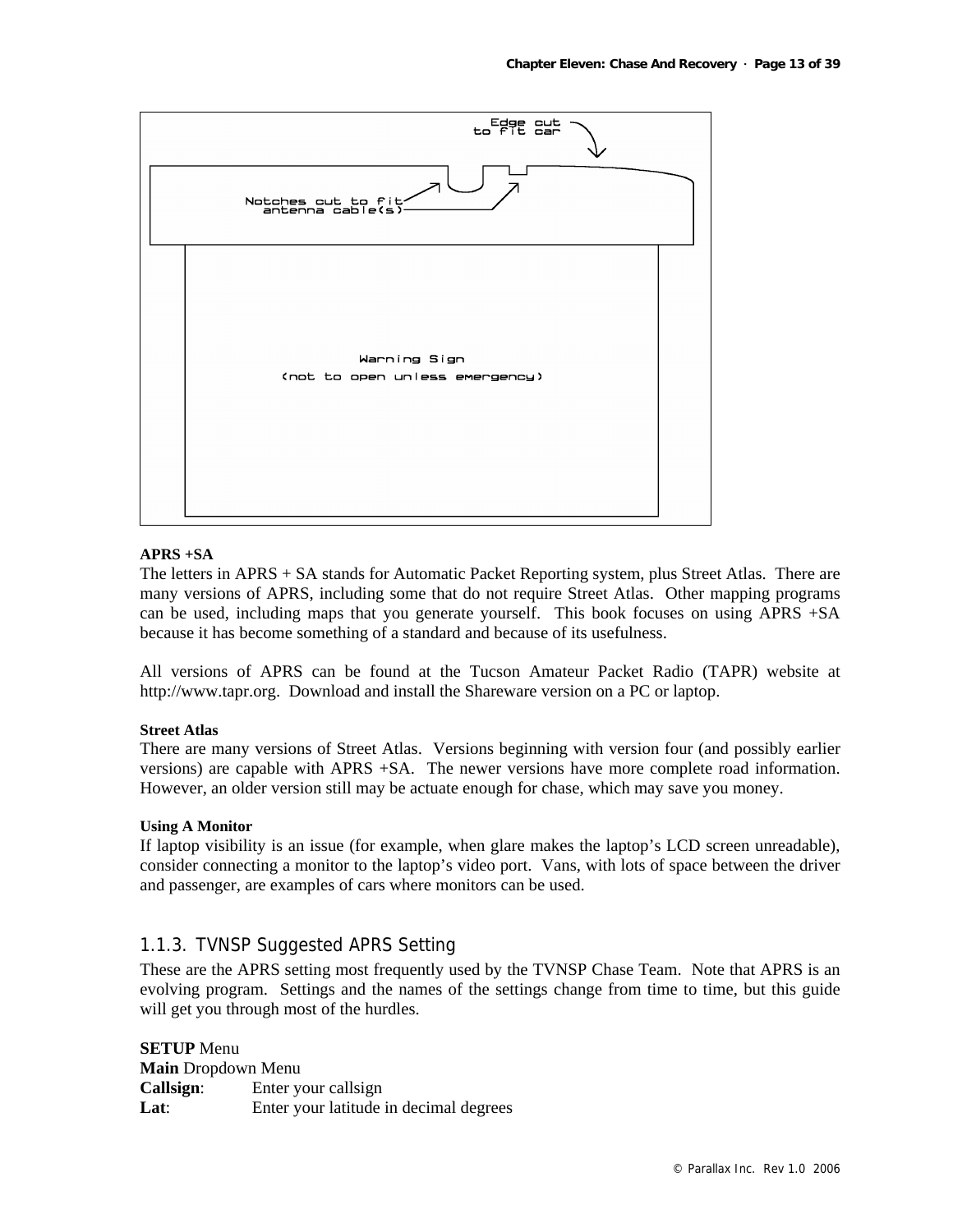**Long**: Enter your longitude in decimal degrees **Registration**: Enter your APRS registration number

Note: If west of the Prime Meriden (like the US), the precede the longitude with a **negative sign** 

Optional, if not programmed in the TNC **Symbol Button**: Select symbol from the Primary Symbol Table

**Via**: RELAY,WIDE3-3

#### **TNC Configuration**

Select your TNC's initialization settings Note: INITKAM works for KPC2 INITKPC works for KPC3 INITVHF for other TNCs

**Port 1 TNC Baud**: Enter your TNC baud rate (normally 4800) **Port**: 1 Com1 Note: This is assuming your TNC is connected to COM Port 1. **Mode**: Pico

Note: Ignore **PORT 2 GPS** if using the KPC3+ GPS Port **Port 2 GPS Baud**: 4800 Port: 2 Com2: (or 1 Com1: if using a HSP) **Mode**: NMEA Click the **Smart** button

Click **Enable Transmit TNC/TCPIP** option Note: At least one chase vehicle should enable this feature, it lets Mission Control locate the position of the Chase Team

Click **Smart** button Note: Accept the defaults to begin with

Close **Main** Window

**SETUP** Menu **Lists** Dropdown Menu Click the **Only Track This List** option

Close **Lists** Window

**SETUP** Menu **Program** Dropdown Menu Click **SA4** (or your version of Street Atlas) option Click **Turn Scrolling On After Menu Action On Position Page** option

Note: The above option is called **Turn Pause Off After Menu Action On Position Page** in older versions of APRS.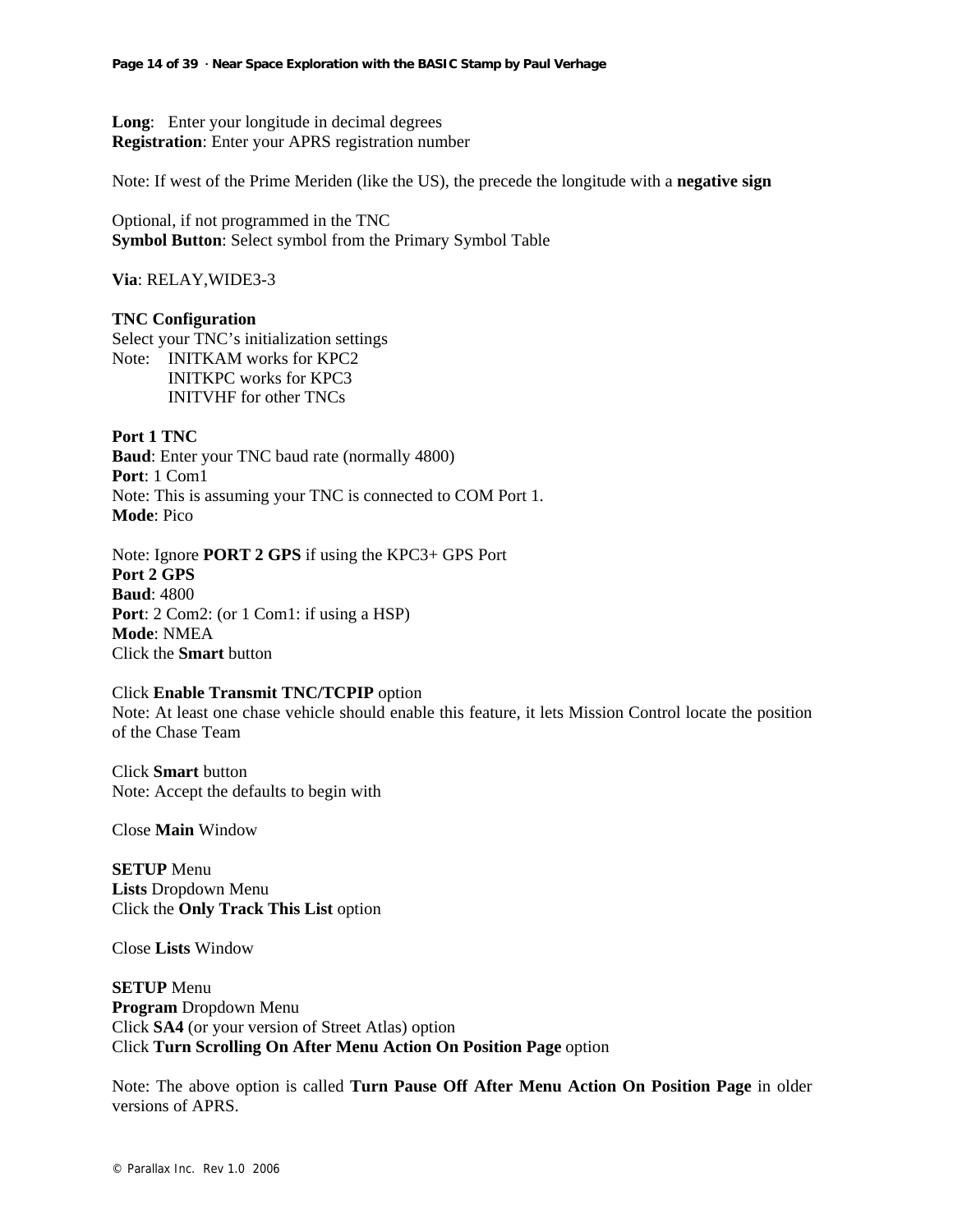#### Click the **Position Page Update On New Positions Only** option

Fill information in **Agent Character** window to use a text-to-speech add-on like Peedy

Close **Setup** Window

**COMMANDS** Menu **Map** Dropdown Menu **APRS Tab** Click **Include Track Lines** option Click **Bring SA To The Front On New Map** option Click **Include Callsigns** option Click "**Locate" Functions ignore Fixed Center** option

Click the **OK** button

**COMMANDS Clear** Click **Remove Lat/Long = 0 90 180** option

**COMMANDS**  Click **Start Street Atlas** option

If using a Tripmate GPS receiver, then complete the following step **COMMANDS TNC Commands Tripmate**  Select either **ASTRAL To TNC Port**   $\Omega$ r **ASTRAL To GPS Port** 

Note: The Tripmate does not come with a power switch. If the Tripmate is connected to the KPC3+ GPS Port, then select ASTRAL To TNC Port. If the Tripmate is connected to the laptop, then select ASTRAL To GPS Port. Sending the text ASTRAL to the Tripmate over its comm port starts it.

## 1.1.4. Notes On TVNSP Suggested APRS Settings

#### **SETUP/Main**

FCC regulations require all amateur radio transmissions to identify themselves with a callsign at regular intervals. Every APRS packet that is transmitted with the callsign prefixed. The latitude and longitude is the initial location of the APRS station and is the position reported if the GPS is left off when APRS is started. A negative longitude is the standard for a west longitude as a positive longitude is the standard for east longitude. Many APRS stations in the US are displayed in the Asia because longitudes are not preceded with a negative symbol.

#### **SETUP/Main/Port 1 TNC and Port 2 GPS**

The most effective APRS stations appear to use two separate comm ports for the GPS and TNC as opposed to a hardware serial port (HSP). The HSP electronically switches one comm port between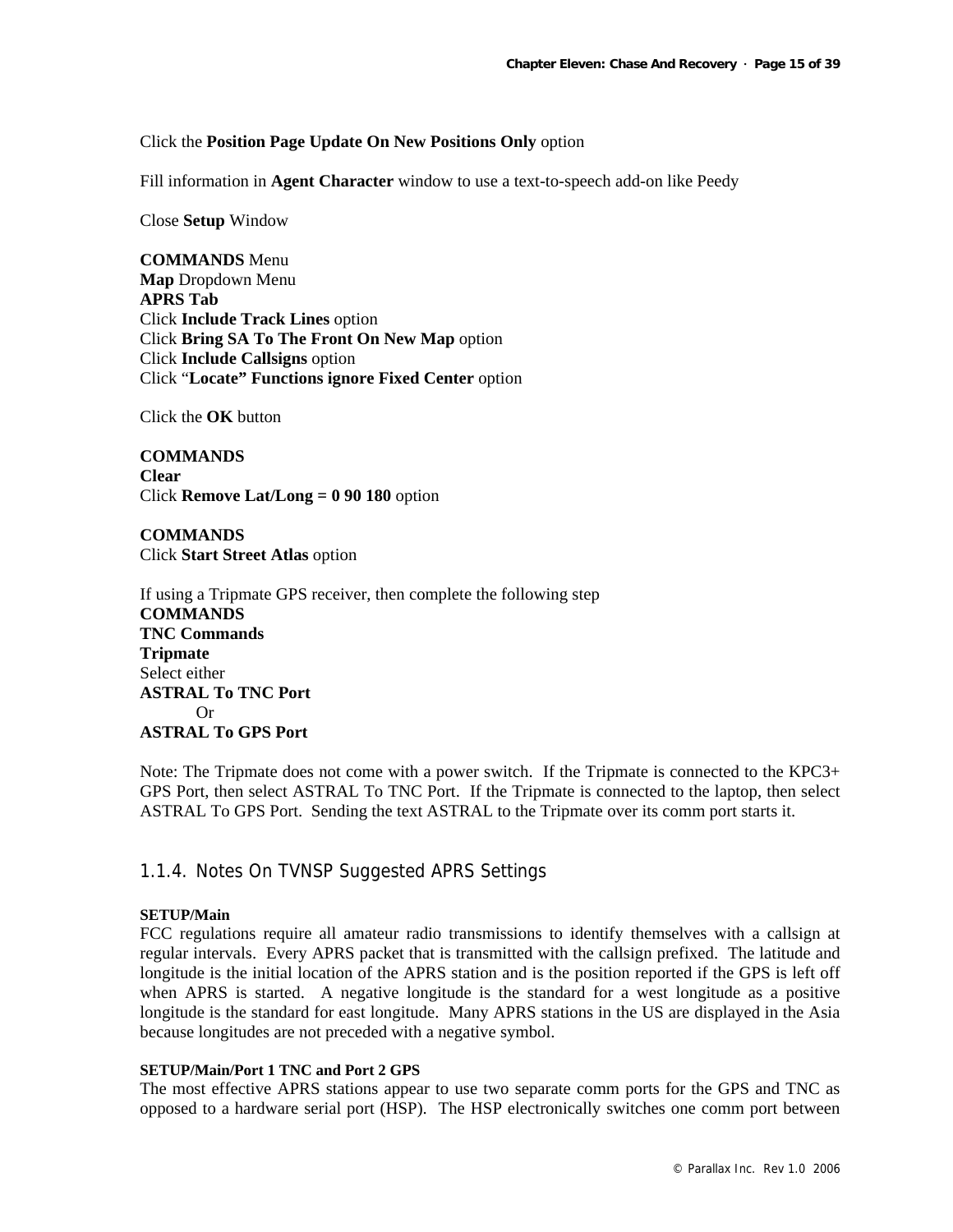two serial devices. Note, the serial port for the GPS can be located on the KPC3+ TNC (version 8.3 EEPROM), rather than on the laptop. Currently, most packet traffic occurs at 1200 baud (although the technology for 9600 packet does  $exist^D$ ) and NMEA compliant GPS receivers operate at 4800 baud. Setting the TNC mode to Pico, the GPS to NMEA and clicking the smart button activates smart beaconing. In smart beaconing, positions from the GPS are sent less frequently as long as there is no change in the speed and direction of the chase vehicle. When the speed or direction does change, an immediate position report is transmitted notifying Mission Control the Chase Team has changed directions. Smart beaconing reduces the amount of packet data required to specify the position of the Chase Team. When using Smart Beaconing, program the TNC to CLEAR the LT Buffers after each packet to avoid sending old position reports.

#### **SETUP/Main/TNC Configuration**

TNC configuration files are text files containing TNC commands for each particular TNC. When started, a PC running APRS puts the TNC into the proper setting by sending the commands in the TNC's initialization file to the TNC.

#### **SETUP/Main/Via**

Note: Consult with your local APRS community. Some locations do not support RELAYing. A WIDE3-3 setting lets packets from the near spacecraft be relayed three times through digi-peaters.

#### **SETUP/Program**

Click the Turn Pause Off After Menu Action On Position Page (in older versions of APRS) or Turn Scrolling On After Menu Action On Position Page (in newer versions of APRS) prevents the position reports from scrolling down automatically as packet reports come in. Selecting to Position Page Update On New Positions Only prevents APRS from updating the map with every position report it receives (this includes position reports from stations other than the near spacecraft). If the map is updated every time someone reports a position, you'll lose track of the near spacecraft.

Several text to speech programs are available for APRS. Peedy is one popular one. Peedy is a parrot program that moves its beak when speaking the text it is receiving. Peedy also moves his head around between text packets. Text-to-speech agents are popular with the civvies that have never watched the tracking of a near spacecraft.

Other Microsoft Agents include, Genie, Merlin, and Robie. They can be found at http://www.microscoft.com/msagent/

#### **COMMANDS/Map/APRS Tab**

Track lines show the past location of the near spacecraft. Without track lines only the current location is seen, and without the context of a history (previous flight path). Bringing SA to the front keeps the Street Atlas map in the front window. If the map is not brought to then front, then the Chase Team must click to bring the map to where you can see it. Displaying the callsigns of tracked objects is optional, but useful when trying to identify chase vehicles.

#### **COMMANDS/Clear**

Removing Latitudes and Longitudes containing 0, 90, and 180 degrees prevents a bad GPS coordinate from sending the map to a location off the west coast of Africa. Bad coordinates can occur when a GPS loses its lock or when an APRS' GPS has not been started. In which case, a latitude and longitude of zero degrees is sent.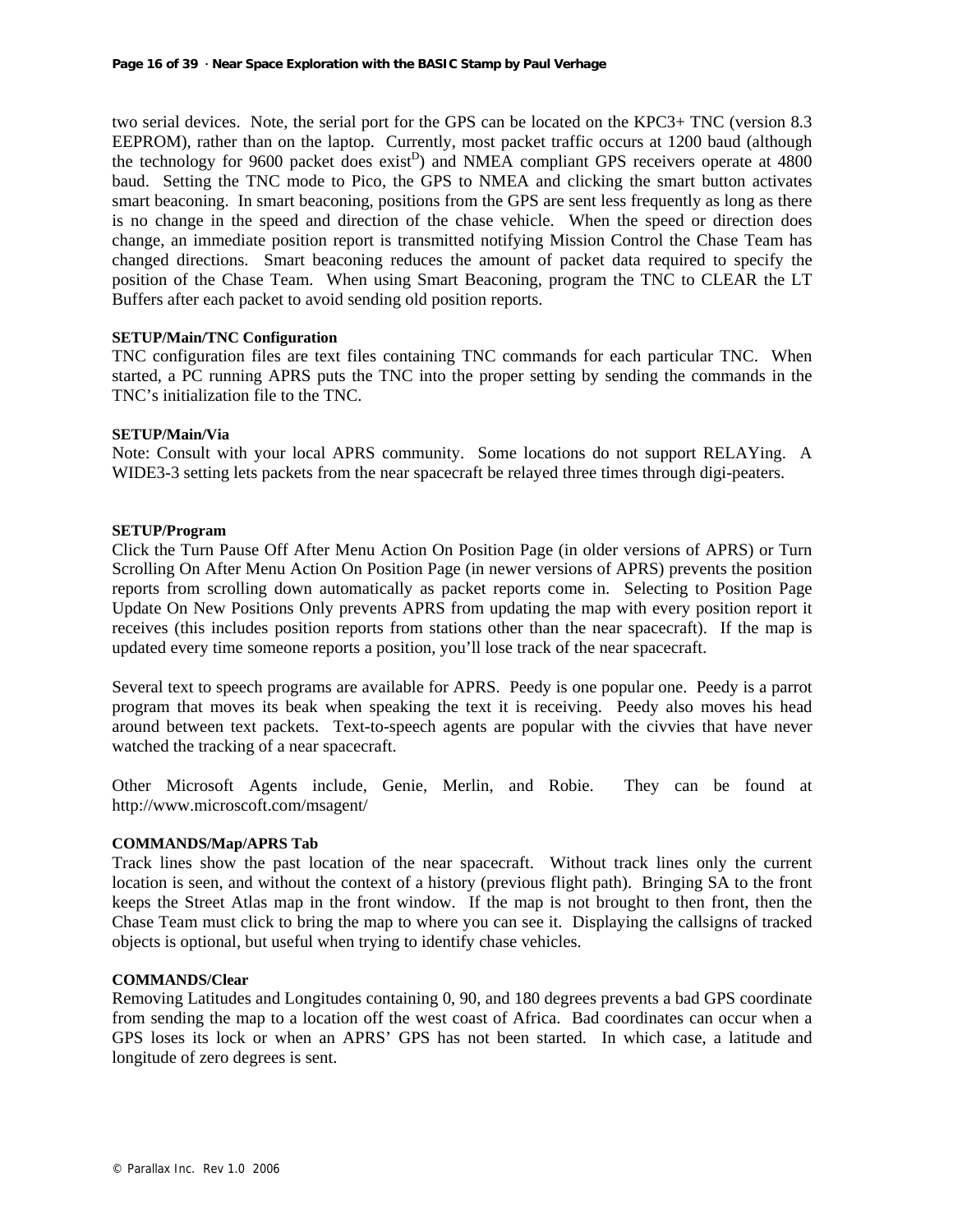#### **COMMANDS**

By selecting to start Street Atlas, APRS opens Street Atlas when you start APRS. There is no need to start both programs.

1.1.5. Chasing With APRS +SA

Now that APRS +SA and Street Atlas are installed and configured, here are the directions for starting APRS for the near space chase.

Start APRS, which also starts Street Atlas Click **SETUP** Click **Lists** Enter callsigns to be tracked in the **Keep All Tracking Data** column

Click **Maps** Tab Click **Select Maps** button Click **Maps** in dropdown menu Click **Map3: Map3**

Click **Maps** Tab Click **Select Maps** button Click **Maps** in dropdown menu Click **Map4: Map4**

Click **Track** tab Click **ENABLE TRACKING** option Click **Auto Map Update** option

Enter callsigns to track in the **<Callsign** window Or Double click callsigns to track in either the **Stationary** or **Moving** columns

Now the stations selected are displayed on the SA map

Click **Position2** tab Right click on callsign of near spacecraft Click **Turn ON Range/Bearing Update** option Click **My Location** option

Click **File** Click **Start Logging TNC Data** Enter name for log file in the window and click the **Open** button

After recovery of the near spacecraft, stop logging TNC data Click **File** Click **Stop Logging TNC Data**

#### 1.1.6. Chasing With Balloon Track

Rick von Glahn (N0KKZ) of EOSS has done it again. His latest update to Balloon Track for Windows not only predicts the flight of a near spacecraft from winds aloft data, but also displays a wealth of information during the mission. Rick has written a manual for Balloon Track. The manual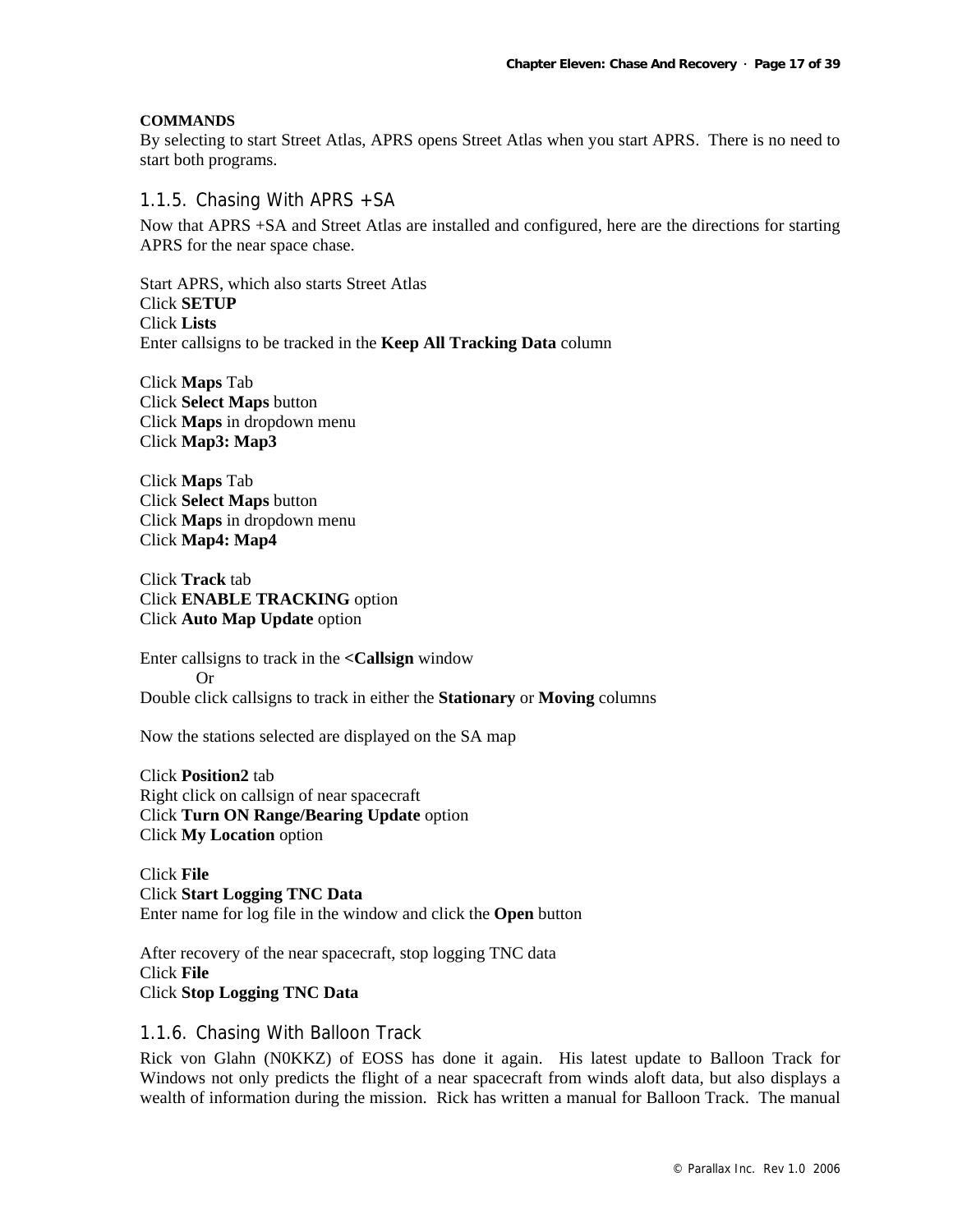along with the program is available at the EOSS website, http://www.eoss.org. Select the Downloads option. Here are just three of many reasons to track near spacecraft with Balloon Track for Windows.

#### **Dash Board**

Balloon Track has a Dash Board window displaying such information as, altitude, course and speed of the near spacecraft, and bearing, range, and distance of the near spacecraft from the tracking vehicle. The questions asked most frequently after, "Where is the balloon?" are, "How high is the balloon?", "Where is the balloon heading?", and "How fast is the balloon moving?". All this information is quickly accessible from Dash Board and not APRS, which is a more generic packet radio program and not fine tuned to the needs of amateur near space exploration like Balloon Track.

To get to the Dash Board, do the following

- √ Start Balloon Track for Windows
- √ Click on the **Packet Data** menu
- √ Select P**acket Terminal** from the drop down menu
- √ Click the **Dash Board** button

#### **Flight Analysis**

Another useful window is the Flight Analysis window. Flight analysis much of the same data as found in the Dash Board, but also includes selectable graphs of flight characteristics over time like, Attitude, Ascent Rate, Speed, Range, Track, and Course. In addition, trends in vertical speed, horizontal speed, and course are also displayed.

To get to the Flight Analysis, do the following

- √ Start Balloon Track for Windows
- √ Click on **Packet Data** menu
- √ Select **Packet Terminal** from the drop down menu
- √ Click on the **Flight Analysis** button
- √ Click **YES** to Clear Data File

#### **Updated Predictions**

No flight is launched without first making a prediction of its flight and recovery zone (unless it is a disposable flight). Once launched, the near spacecraft is traveling winds that are different than those used to predict its recovery zone. Wouldn't it be great if new predictions could be made from the winds experienced by the near spacecraft as it travels through them? Rick has added just this feature to Balloon Track.

To activate this feature, do the following

- √ Start Balloon Track
- √ Click on **Packet Data** menu
- √ Select **Packet Terminal** from the drop down menu
- √ Enter the callsign of the near spacecraft in the **Target Callsign** field
- √ Click the **Target Capture** button

#### After the balloon bursts, click on the **Extract Data** button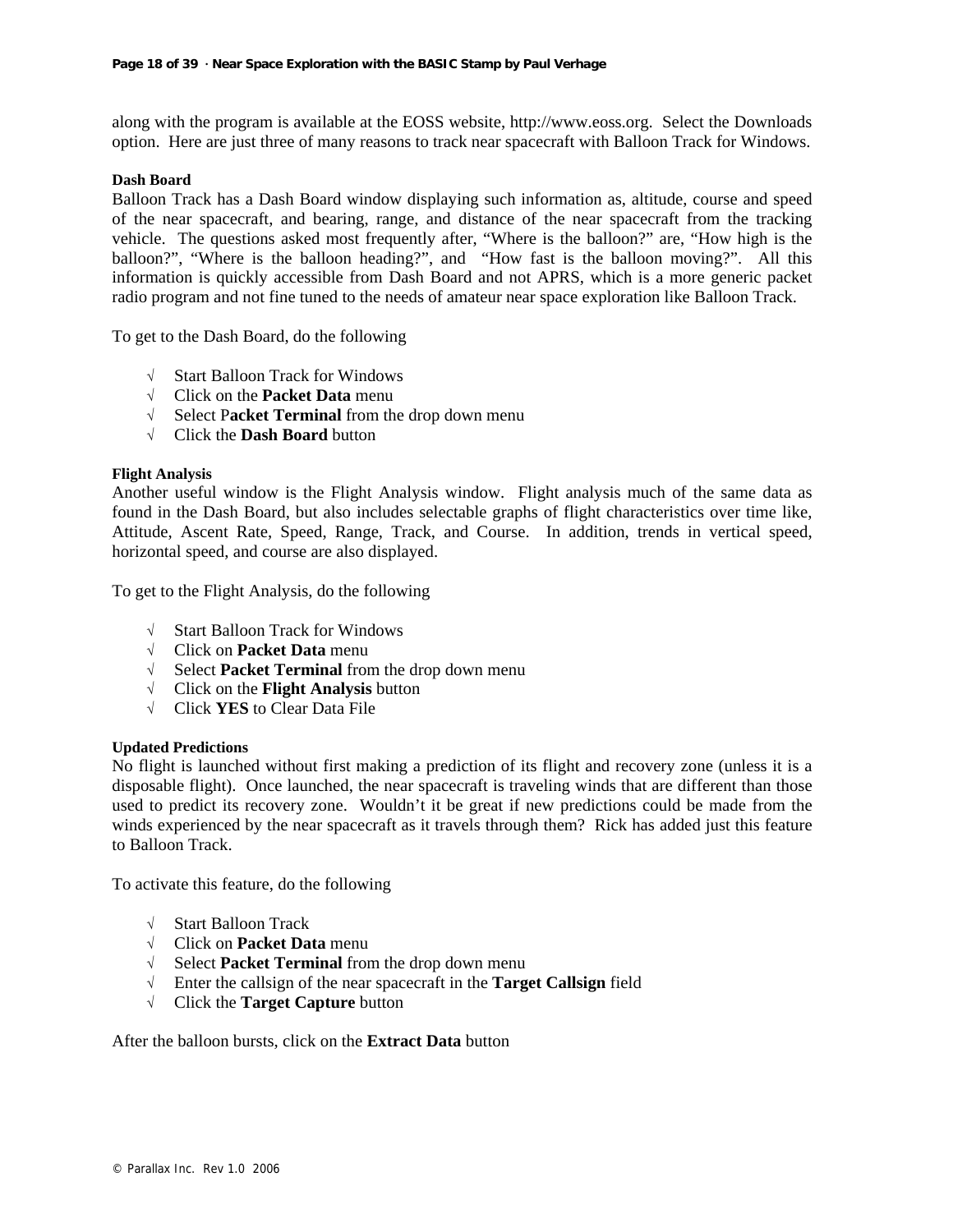## 1.1.7. Communications

The most popular band to chase with is two-meters, since almost every ham radio operator owns one and two-meter repeaters are plentiful. Most hams only have a handheld to take on chase, rather than a portable, so they require a magmount antenna on their car. Coordinate which frequency (or frequencies) to use several days before launch. If you'll be passing close to a repeater, use that frequency to increase the participation in the chase. Even those staying at home will be listening in on the excitement of the chase. Of course you'll need permission to use the repeater if it doesn't belong to your club and you'll need to use the repeater for a while (I have yet to see or hear permission to use a repeater denied).

Chasing the near spacecraft may lead the Chase Team away from the coverage of a repeater, so have a simplex frequency picked out for the chase. One member of the Chase Team should be responsible to determining when to change frequencies. There's nothing worse that having multiple people trying to decide when to change frequencies. This Frequency Coordinator needs to be familiar with repeater coverage and frequencies, as you may pass through several repeaters during a flight.

After selecting the chase frequency, make sure all radios have the chase frequency programmed into it. Most hams forget how to program their radios and seldom carry the radio's directions around. It would be a good idea to have a programming party for members of the Chase Team many days in advance of the launch. Decide on a simplex frequency and a set of repeaters to use and program them into all the radios. If possible, program chase frequencies into the same memory locations to simplify changing chase frequencies.

#### **Other Forms Of Communication**

#### **Citizen Band (CB) And Family Radio Service (FRS)**

Give some consideration to carrying a CB or FRS radio. Why? Not everyone interested in near space is a licensed ham. Of course amateur near space is a good reason to get a radio license, and you should mention this. But not everyone is going to earn his or her ticket. For those in the process of studying for his or her license, CB or FRS is the only reasonable way to chase a balloon. To increase support for your program, have someone carry a CB or FRS radio. Besides, FRS radios are getting very inexpensive and very popular.

#### **Cell Phones**

There are two audiences for cell phone use on a near space chase. First is those requesting official communications during the launch, chase, and recovery. For example, your FAA contact may ask for updates on the launch or flight. The cell phone is the best way for the Chase Team to contact them. The other audience is members of the Chase Team without any radio in their car and possibly the local media that may be interested in a status update during a chase (this happened once with KNSP). Keep in mind that more people own a cell phone than amateur, CB, or FRS radios.

#### **Keep Everyone Informed**

Speaking of communications, the Chase Team needs to use them. There's almost nothing worse for the first time chaser than to drive after the other chase vehicles with no idea what is going on or why decisions where made. Remember that not all members of the Chase Team have an APRS tracker available. Most people really are interested in knowing the status of the balloon and chase. Update members of the Chase Team to status items like, the near spacecraft's altitude, speed, and heading. The near spacecraft's range and bearing from the Chase Team or whether or not the Chase Team is ahead of the balloon is also something people like to hear. When the balloon enters the jet stream is another interesting tidbit to know. Informing the rest of the Chase Team of the predicted time to burst or landing or the updated predicted recovery zone is some more useful information.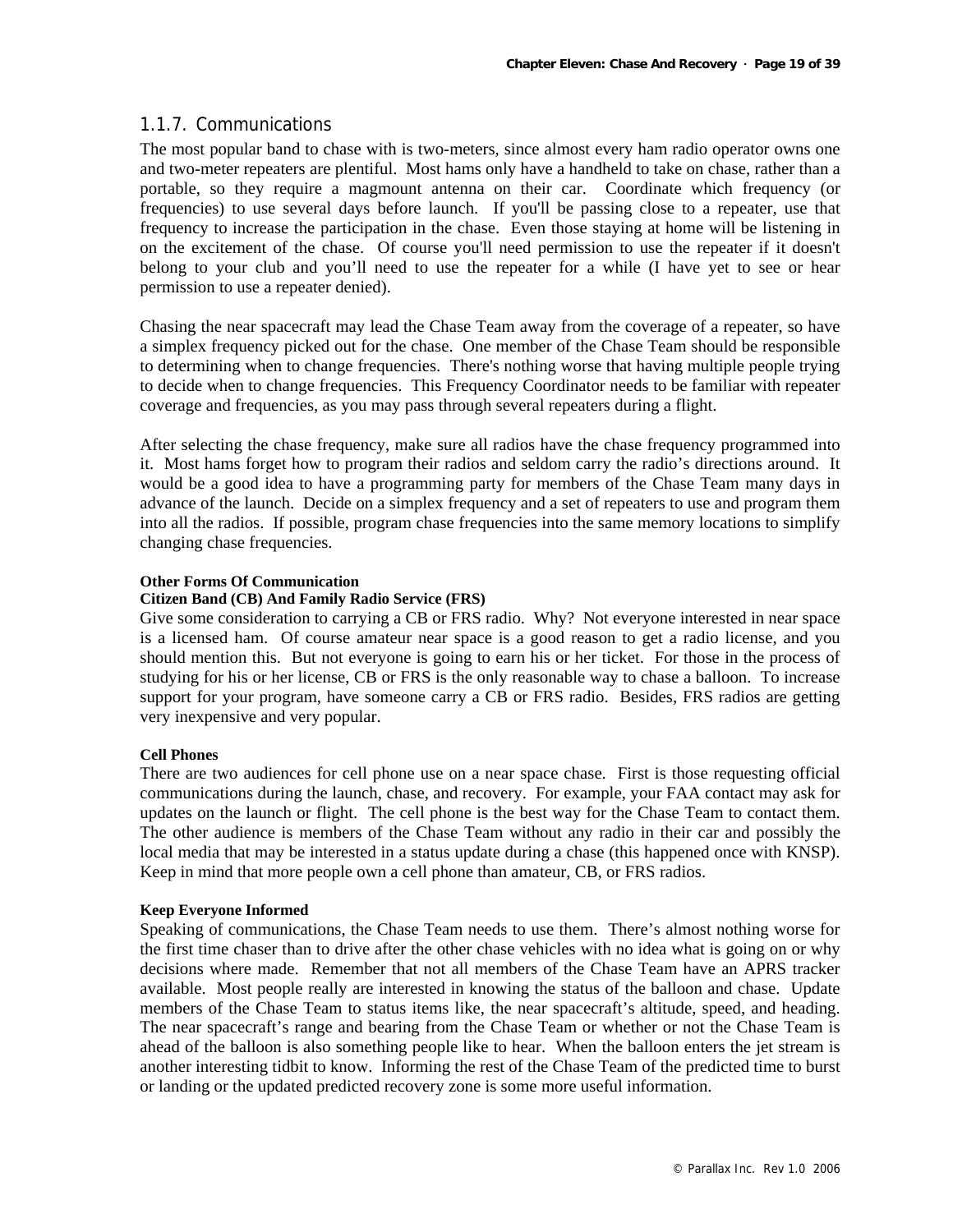It's not just status information that is important, but also the reasoning behind a decision is also important. Missions don't go as predicted, there's always some kind of change. For example, sometimes the predicted recovery zone changes and there is a corresponding change in the driving directions. Think of chase as on-the-job training. Explaining the reasoning behind a change in plans teaches future chase team leaders how to lead the chase. Not only that, but an important factor for a decision may have been left out. Someone listening in may catch it and prevent a wasted side trip. Keep the Chase Team informed if you want them all back to chase another day.

#### **Using Multiple Bands**

If a vehicle carries mobile APRS with it's own radio and a multi-watt mobile two-meter radio for communications, there is a good chance communications from the two-meter mobile rig will desense the APRS radio. For these situations, select an alternate 440 frequency for the Chase Team to use.

## 1.1.8. Safety

The standard safely rules apply when chasing near spacecraft; everyone wears their seat belts and the driver must keep a safe distance behind the car ahead (at least two seconds is recommended).

#### **Laptops In Accidents**

The position of the laptop running APRS is an important safety issue. The airbags in a car isn't concerned with the location of a laptop. If an accident should occur, the deployment of the airbag can hurl the laptop with great force. Place laptops where the Navigator can see them but not where an air bag will turn the laptop into a two-pound projectile.



**A Safe Laptop**

#### **Just A Driver Won't Do**

You can tell when the driver is looking at the laptop by how the car drifts out of the lane. Look at how cell phones are becoming a factor in auto accidents. The person who is driving the automobile (the pilot) is doing too many things to be talking to the rest of the Chase Team and watching an APRS display.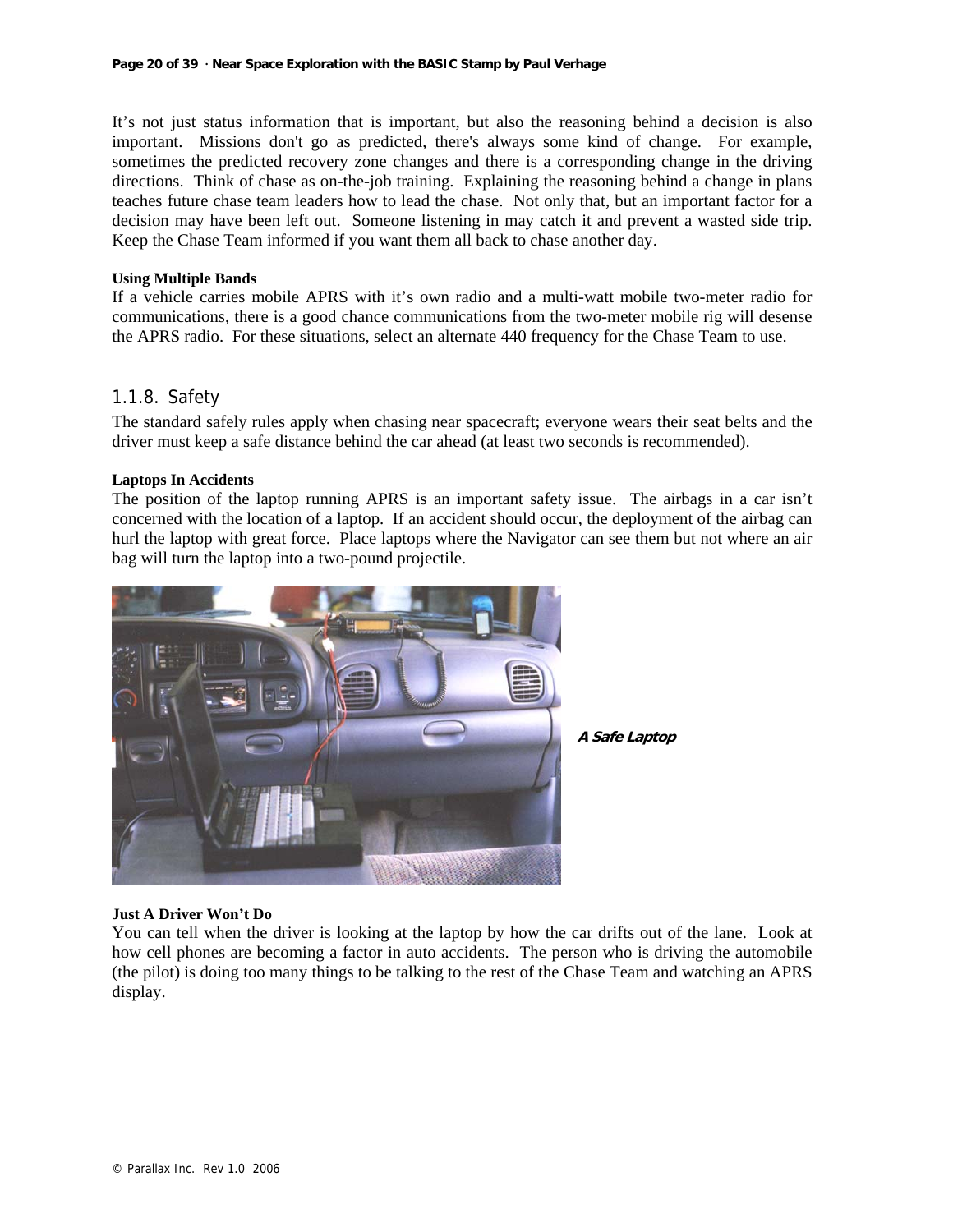

**Don't Track and Drive!**

The pilot really needs someone else (the navigator) to perform navigation and communication functions. Don't add to the statistics by trying to run both communication and navigation while you drive the car. Try to have at least two people per vehicle if there's a laptop or cell phone onboard.



**Pilot and Navigator** 

#### **Spare Tire And Tools**

Every vehicle needs to carry simple repair tools. The extra oil, radiator fluid, or a spare tire and jack may be just the thing to keep a chase from going sour. Just ask TVNSP Chase Team what it's like to have a flat tire during chase (at midnight no less!).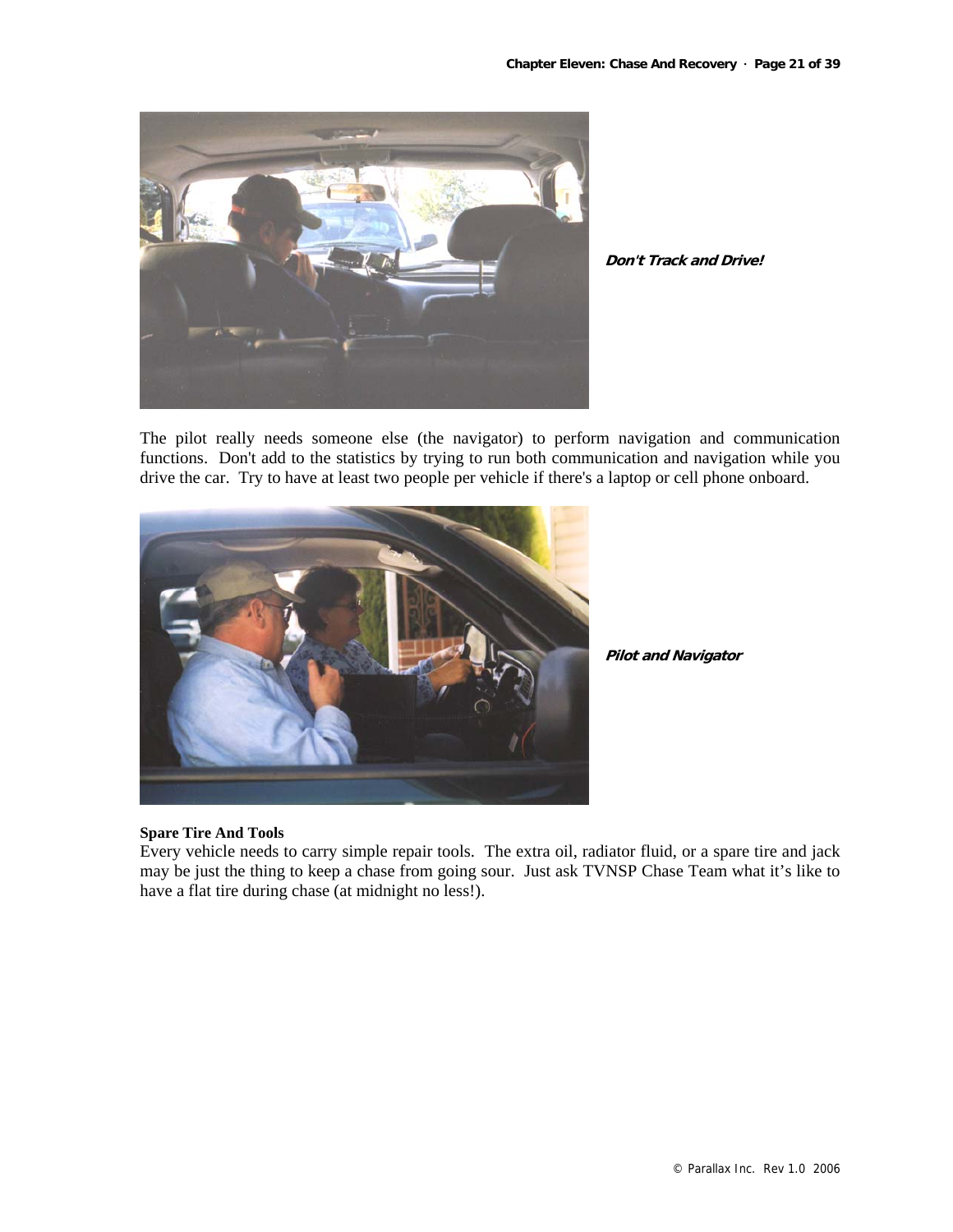

**The Flat Tire**

## 1.2. The Organized Chase

## 1.2.1. The Chase Leader

Someone really needs to coordinate radio frequencies to use and when to change to them, and another person should coordinate the roads to take during the chase. By laying out these functions, someone is responsible for monitoring two important aspects of the chase. A clearly appointed person will reduce the uncertainty of where to turn or what frequency to use during a chase. Note, I'm defining two functions for the Chase Team, but they don't need to be tasked to two separate people. One team member can fulfill both roles.

## 1.2.2. Bring Something To Eat And Drink

Members of the Launch and Chase Team have been up for a couple of hours by the time the chase begins. Their energy levels may be sagging a little bit by now (but you may not notice it because they tend to run on adrenaline during a mission. Bringing a snack and drink for the chase can help keep those energy levels high.

## 1.2.3. Document On Windshield

Who can you afford a HUD (heads up display) in their car? The author finds it incredibly useful to bring a dry erase marker on trips, including chase (it's funny how such a simple idea surprises people). Document information like frequencies or driving plans on the windshield where they can be found without having to dig around a pile of paper notes. Even if the information is sitting on the passenger seat, taking your eyes off the road to look at them increases the risk of driving. Of course you defeat the usefulness if the windshield is cluttered with factoids. Just write brief statements. After chase, wipe the windshield down with a Kleenex.

## 1.2.4. The Night Before Launch And Chase

Stopping right after launch to call the AAA or to correct a flashing oil light has a way of slowing down a chase. Do the following before a launch

√ Check the car's fluids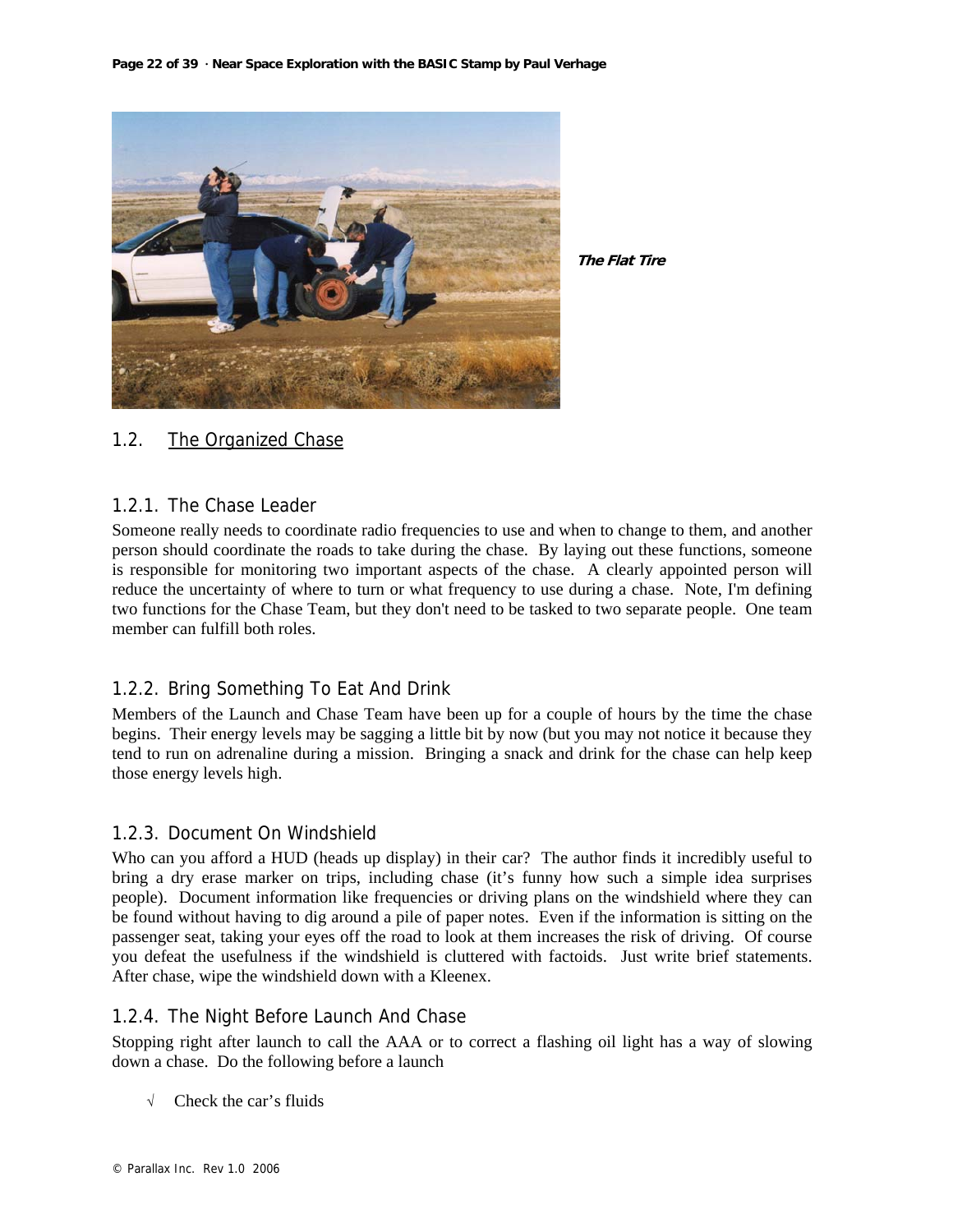- $\sqrt{\phantom{a}}$  Check tire pressure
- √ Fill the gas tank

## 1.3. Mission Control

There should be a controller just for the flight on the amateur radio repeater. This creates a mission control position allowing those who don't chase to be very involved with the flight. The person selected as Mission Control should be familiar with the flight procedures and balloon prediction. A flight may be launched before the next winds aloft report is available, but may recover after its available. Mission Control should know how to run the prediction software (Balloon Track for Windows) and update the recovery prediction during the flight.

## 1.3.1. Function Of Mission Control

While not strictly necessary, a good Mission Control is invaluable. A Mission Control performs the following three actions in support of the Chase Team.

1. Ascent Functions

- Give updated status reports on the near spacecraft
- Monitors repeater traffic on the near spacecraft repeater

#### 2. Guide Functions

- Communicate with other individuals who know the area the Chase Team is traveling through
- Consults maps of the recovery zone
- Forwards information to the Chase Team

#### 3. Recovery Functions

- Makes new recovery zone predictions from current winds as they become available
- Posts updated predicted recovery zones

#### **Ascent Functions of Mission Control**

Depending on how busy the Chase Team is, Mission Control may be in a better position to keep everyone informed on the near spacecraft's status. Mission Control is the ideal source for those listening to the chase and recovery on the repeater, but who are not otherwise involved with the mission. One of the best ways to get more people involved is to explain to them what is happening during the mission. That burden is not really appropriate for the Chase Team. If a radio repeater is part of the manifest on a near spacecraft, then someone at Mission Control needs to be tasked with controlling communications over the repeater. Occasionally they need to explain to listeners where the repeater is located and how to use it. In addition, Mission Control should monitor callsigns using the repeater to issue QSL cards after the flight. By the way, the QSL cards should be carried inside the near spacecraft.

#### **Guidance Functions Of Mission Control**

Mission Control is in a location that has large tables and no motion. So it is easier for Mission Control to consult maps that it is for the Chase Team. There are times when people listening to the chase on the repeater will be more familiar with the recovery zone or how to get there than anyone in Mission Control or the Chase Team. Mission Control needs to responsible for collecting this information and making it available to the Chase Team. This means Mission Control also needs to control who is speaking to the Chase Team. It is very confusing for the Chase Team that to get multiple and contradicting instructions over the radio.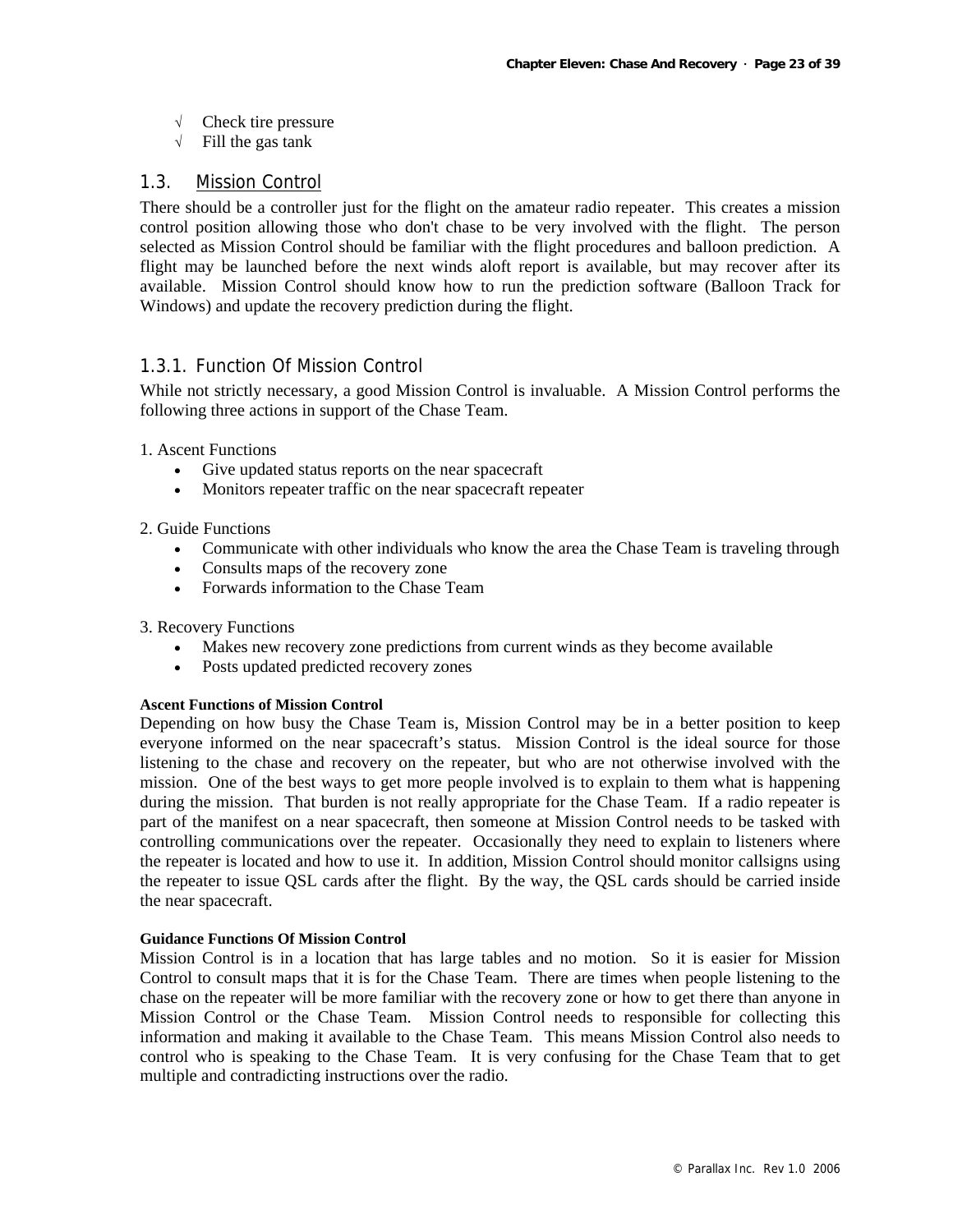#### **Recovery Function Of Mission Control**

Often new winds aloft reports are available after the launch of the mission. Mission Control is in the ideal location to run the new winds aloft reports through Balloon Track and report the new predicted recovery zone. The Balloon Track program should run another set of predictions should be run after the balloon bursts with the Extract feature of Balloon Track. APRS allows positions to be posted. Mission Control should post the updated recovery zone after the balloon bursts. Chase Teams will see this posted location, making it easier to drive there (as opposed to being told where to drive).

#### **How To Post A Position In APRS**

To post an icon at the predicted recovery site of a near spacecraft, Mission Control must send a position report in APRS. These directions explain how to post a location.

In APRS, click the Message Screen Enter the location packet in the message window in the following format

!3602.654N/11149.559W-Recovery Location

Where:

The position report begins with an exclamation point (!)

No Space

Latitude is given in the format of degrees, minutes, decimal point, fractional minutes,N A slash and no Space

Longitude is given in the format of degrees, minutes, decimal point, and fractional

 minutes,W A Dash (-)

A Text message, not to exceed 43 characters

If the above position report is sent, a message stating Recovery Location would show up at the Grand Canyon.

## 1.3.2. Good Locations For Mission Control

Depending on the ultimate function of Mission Control, it can be located either at someone's ham shack (usually includes a well equipped APRS station) or in a more public location. When located at home, it's easier for that person who lives there, especially if the launch is very early. When located at a more public location, it's easier to get civvies involved with the program. Good public locations are at malls, schools, museums (like aerospace museums), or parks. Get permission top set up Mission Control in a public location, as there's nothing more embarrassing for a near space program than to have someone ask you to leave. In a public setting, make sure power is available. Determine if the program will have to bring its own tables and chairs. Locating Mission Control in a more public location requires the launch to occur later in the day, unless Mission Control has a captive audience likes scouts or students getting extra credit for attending that early in the morning. When located in a public space, give visitors a chance to talk to the Chase Team. It may be necessary to assign someone to take the role of Public Affairs. Display materials showing the kind of environment conditions the near spacecraft is experiencing. Photographs and video are great to have on hand.

Test a private Mission Control before a launch. Test it by monitoring APRS traffic for a couple of hours. Even have someone drive around with the near spacecraft. Set up a public Mission Control the night before launch. Then give it test by monitoring APRS traffic for a while.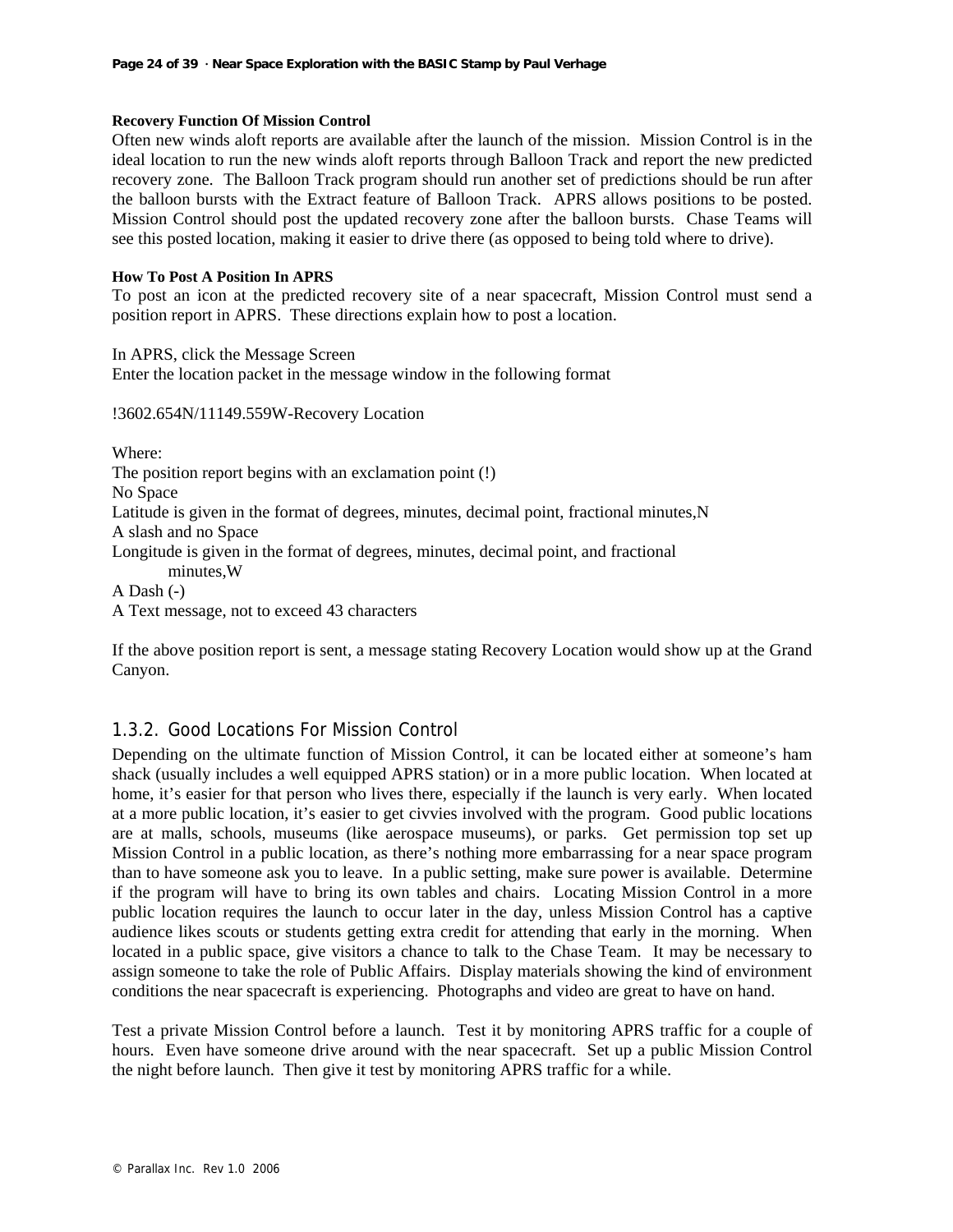## 1.3.3. Equipment Needed For Mission Control

The following items are needed for a Mission Control (read, an APRS station). If Mission Control is going to be portable, then keep the equipment in plastic tubs (when possible) along with a laminated list of equipment to verify nothing was left behind.

- PCs or laptops
- TNC with spare batteries or a wall-wart
- Radio with extra battery of wall-wart
- Extension cord
- Power strip
- APRS on PC
- Maps
- Documentation from the FRR

## **2.0 The Recovery**

The balloon has now burst, and is on its way down. Initially the near spacecraft descends at speeds in excess of 100 mph, even though the parachute is fully opened! Now the Chase Team becomes the Recovery Team and has about an hour before the near spacecraft touches down.

## 2.1. Making The Final Prediction

The true winds aloft are never as they are predicted. On Street Atlas you will notice the near spacecraft deviating from the predicted flight path. This is to be expected, so don't worry when you see it. However it does mean that your driving plans will have to change to an extent.

## 2.1.1. Making The Final Prediction For Chase

Either let Balloon Track make a prediction based on the balloon's ascent or make a prediction manually. Click the Extract Data button of Balloon Track to make a prediction based on the wind profile determined by the balloon's performance. For a manual prediction, take a line from launch site to burst point, and extend it out 50% farther. This method makes the assumptions that the average descent rate is twice as great as the average ascent rate and that the wind profile doesn't change significantly over the flight. These two assumptions are quite reasonable and helped KNSP make updated predictions for the Recovery Team. The ascent and descent profiles for the near spacecraft are more accurately determined after the first flight.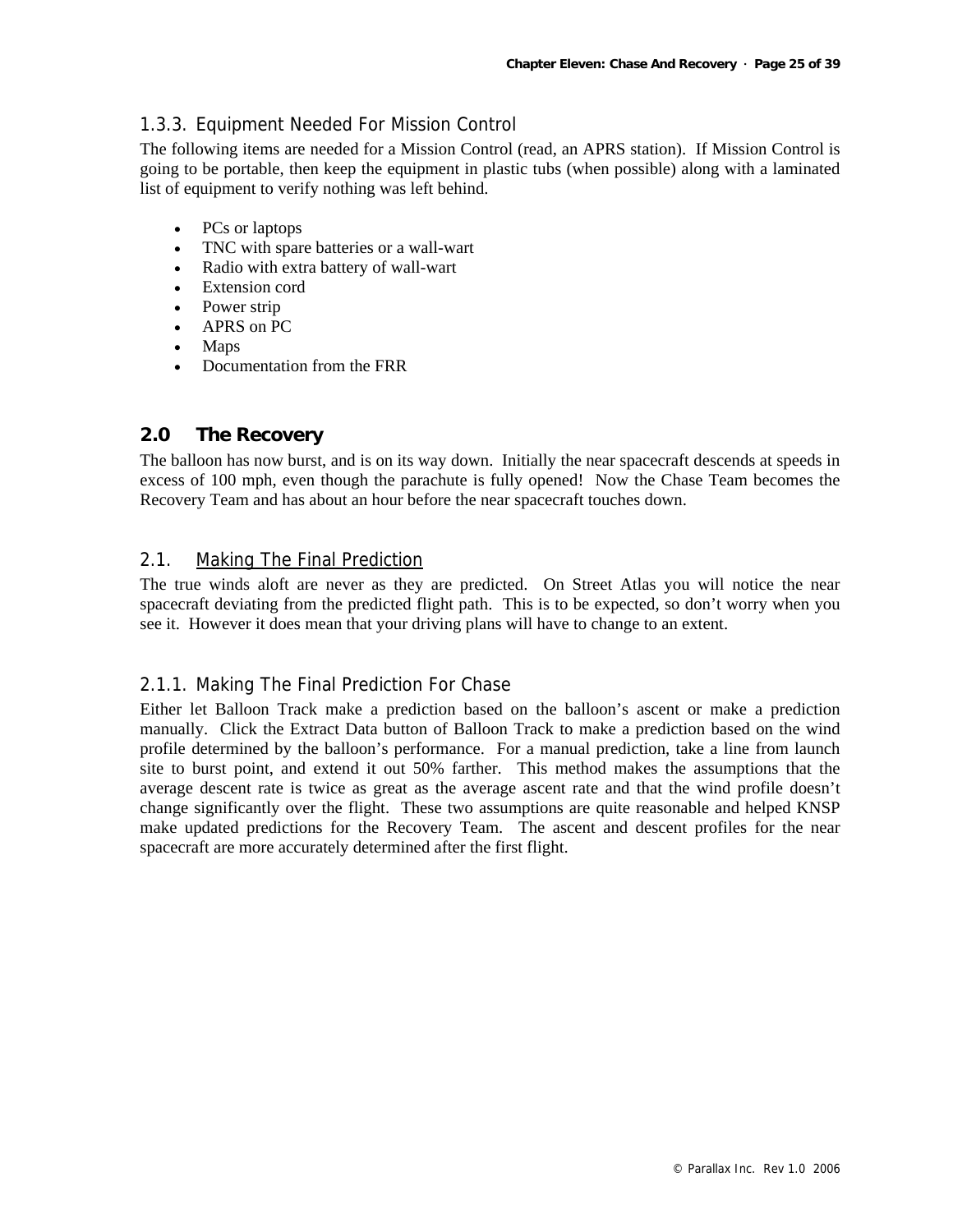**Page 26 of 39 · Near Space Exploration with the BASIC Stamp by Paul Verhage**



## 2.1.2. Making The Final Prediction For Hiking

If the Recovery Team is lucky, they will have GPS data from the near spacecraft as it lands. However, if there's any hills or mountains in the recovery zone, the Recovery Team will get a last GPS report from the near spacecraft when it is still some distance above the ground. Instead of hiking to the last know position, take into account what the surface winds will do the descending near spacecraft. Ask yourself, "What did the near spacecraft do on the way up?" For instance, did it change its direction of travel at a particular altitude? What ever it did on the way up it will do on the way down. You may have a last report of the near spacecraft traveling north at 5,000 feet, but if the traveled west for the first 4,000 feet, then expect to travel west from the last known position. As you get closer to the near spacecraft, look into the current surface winds. A valley can force a change in wind directions that wasn't seen at launch.

## 2.1.3. Last Word On Updated Predictions

Now is probably the most dangerous time of the chase. Everyone will want to rush to the landing site. This is one justification for being close to the recovery zone before stopping to wait for balloon burst. By being close to the recovery zone, the final chase is more leisurely. So avoid stopping early during the chase and don't be upset if the near spacecraft lands before the Recovery Team gets there. That said, the KNSP Recovery Team has often been less than a mile of the landing near spacecraft. This is close enough to visually observe the landing. In one particular instance in October 1998, the KNSP Recovery Team observed the near spacecraft under its parachute at an altitude of 2,000 feet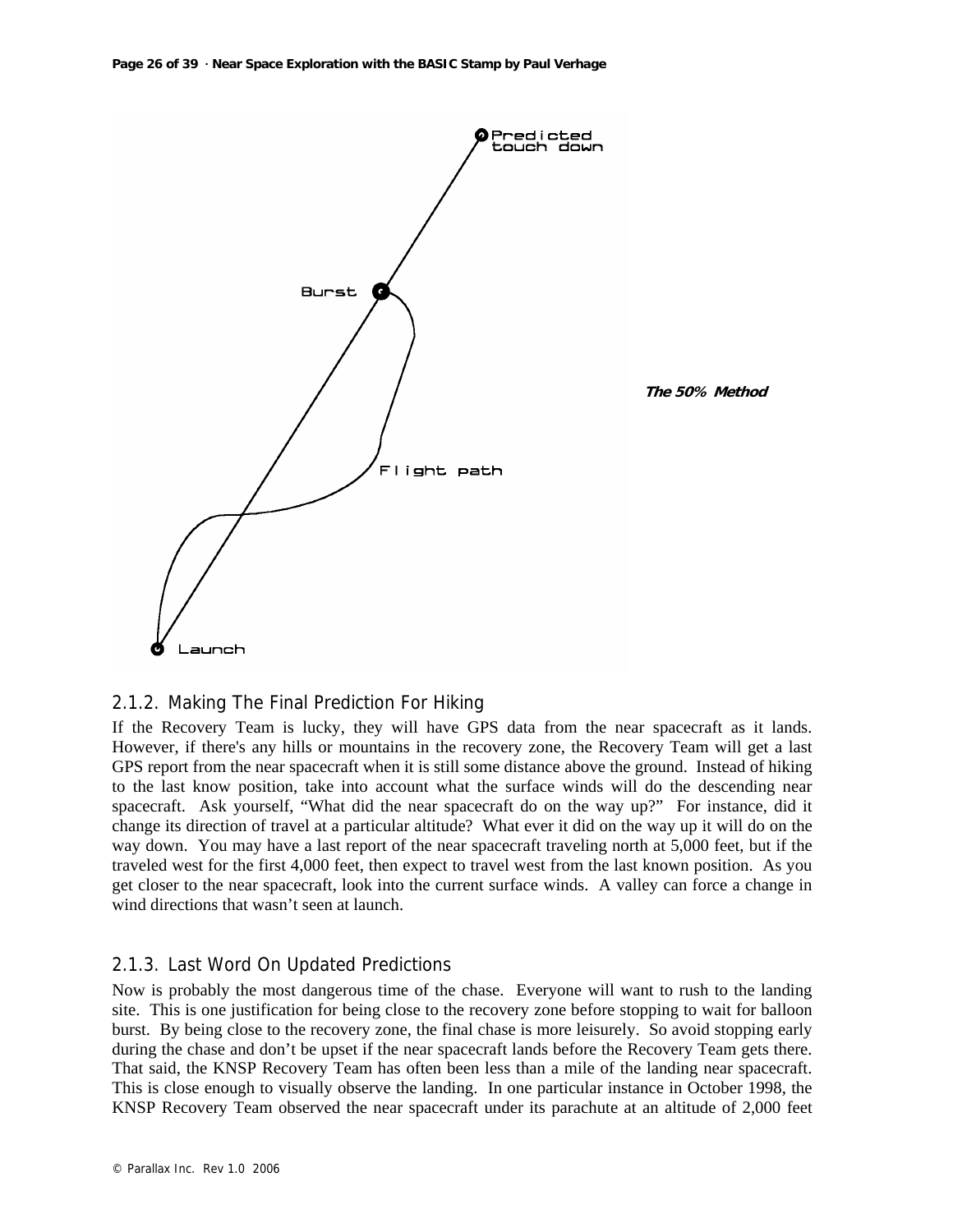AGL and drifting along a county road. The team continued down the road for less than a mile where Dan Miller (KE4SLC) was able to jump out of his car and catch the balloon as it landed. I do not believe this has happened for any other near space flight. It was quite amazing to see.

Now that you have finally caught up with the near spacecraft again, it's time to take a hike and get your equipment back. Suggested here is a list of equipment to bring and how to make the final recovery.

## 2.2. What To Take On Recovery

They can tell you're a nerd from a mile away when you chase near spacecraft properly. Here are some suggestions on what to take when you chase. Some of them are very important, so please do not skip this section.

## 2.2.1. Recovery Chic

You won't believe the places a near spacecraft will recover. Ticks, thorns, and poison ivy are just a few of the wildlife waiting for you at recovery. The clothing you wear can make the difference between having an adventure or having a miserable time.

#### **Suggested Wear**

A good pair of boots makes the hike to recovery safer for your feet and ankles. A pair of hiking boots with ankle support helps out when crossing rough or steep terrain. Remember, the near spacecraft is under no obligation to recover on paved roads or sidewalks. Always wear long sleeve pants on chase, even if it's a hot summer day. Make sure the pants are durable enough they won't rip a part when you walk through a thorny patch. Not only do long pants keep your legs from being ripped up, they also give protection from Lyme disease and Poison Ivy. If you get either of these problems, the recovery will be very memorable. Even with long pants, do a tick check after recovering the near spacecraft. Hats. If you're hiking any distance on a sunny day you'll need the sun protection. Getting heat stroke is another way to create a memorable recovery experience. If I sound a little paranoid, I am being a little paranoid (only a little though). Having suffered through poison ivy and Lyme disease, I can tell you how perfectly miserable they can be. There's no need for either of them to be the results of a balloon chase. The suggested clothing items aren't very expensive, and in fact you probably already have them. So wear them on chase.

#### **Nice To Have**

Here are two other items found to be useful during chase. First is a pair of rain or mud boots. Several KNSP missions recovered in muddy farm fields. On one mission, members of the Recovery Team spend over ten minutes cleaning the mud from shoes before they could get back into their cars (that means we were ten minutes late for lunch). From that point on, several of us carried an inexpensive pair of rain boots in the trunks of our cars. The rain boots are tall (calf high) and cost \$10 at a farm supply store. Another nice item to have is a vest with pockets. Most members of the Recovery Team are carrying an HT and GPS with them. Pants aren't very comfortable when their pockets are filled with bulky items like these. Something like a fisherman, hunter or photographer's vest is ideal.

## 2.2.2. The Recovery Bag

It's easier to return the near spacecraft to the chase vehicle if you can stuff the parachute and balloon into a backpack or knapsack. By why limit this recovery bag to just hauling parts of the near spacecraft back after it's found? A backpack filled with recovery gear should be put into one chase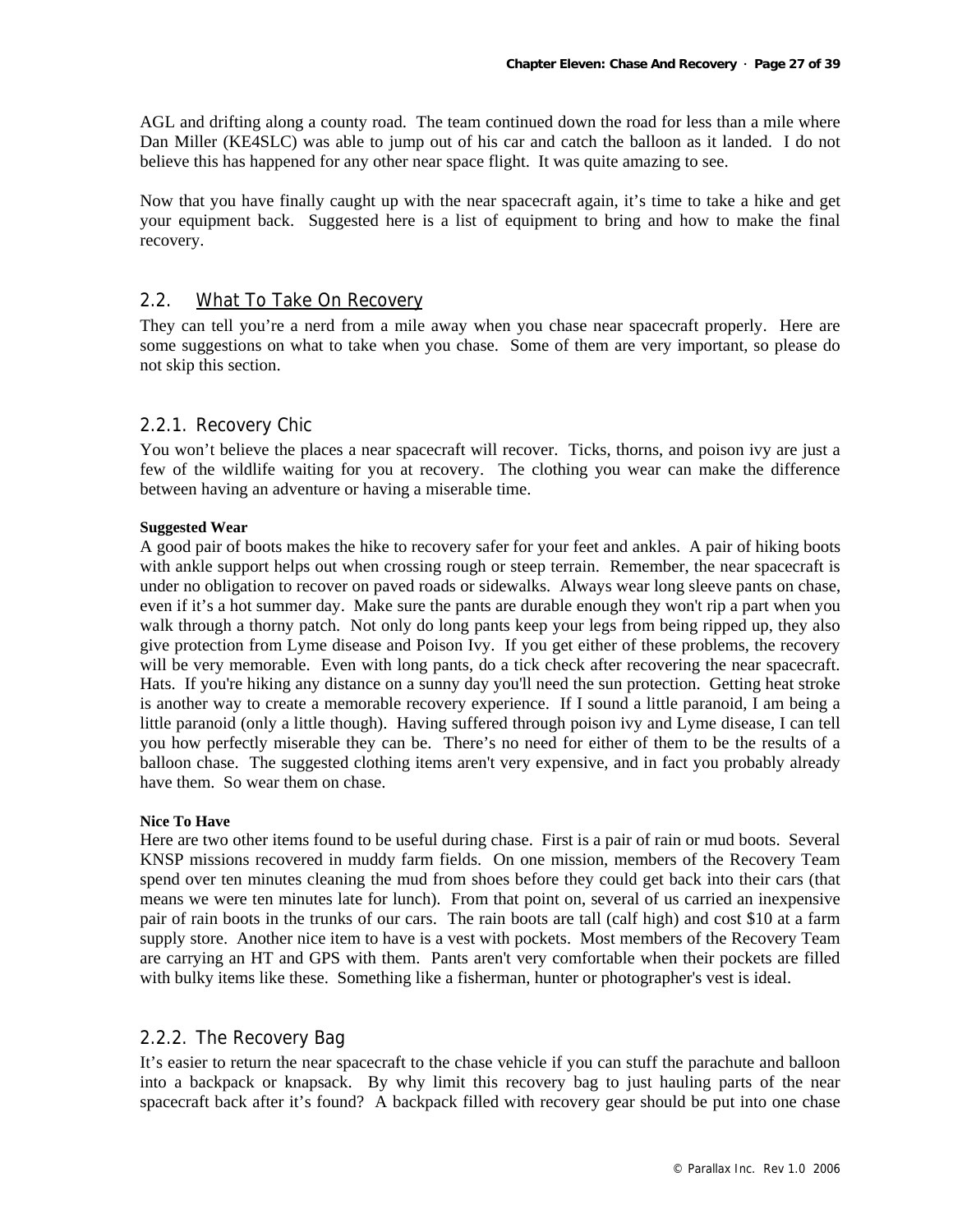vehicle. The recovery bag is also a great place to store your snacks and drinks. I recommend the following equipment be packed into the recovery bag.

- Tree spikes
- Limb Saw
- Nylon cord
- Fish Weights
- Pocketknife or scissors
- Film Changing Bag
- Nylon Mesh Laundry Bag
- Compass
- Binoculars

Tree spikes, a limb saw, nylon cord, and fish weights are tools for recovering a near spacecraft caught in a tree. Be aware that in National and State Forests, you probably won't be allowed to cut limbs from a tree. In that case you will rely on climbing the tree or using a fish weight on the end of a cord to pull the near spacecraft lose. Bring a pocketknife or scissors to cut load lines. In the field it is easier to cut the lines than to try and untie them. Save untying knots for home, after you've recovered the near spacecraft and had lunch. Never open cameras in the daylight to retrieve their film. The cold of near space may have jammed the film rewind function of the camera. Use the film-changing bag when removing the film from a camera in the field. While a roll of film isn't expensive, the cost or replacing the image on the film may be impossible. The film-changing bag is your insurance. At times, it is desirable to remove some items from inside the near spacecraft at the time of recovery, in the field. Please don't be a litterbug. Upon opening a near spacecraft in the field, Styrofoam peanuts will blow all over the place. You should reuse the clean Styrofoam peanuts and try to keep the mess down. Use a nylon mesh bag to collect the Styrofoam peanuts inside the modules of the near spacecraft. A GPS receiver indicates heading only when it is moving. A compass indicates headings independent of whether it is moving. So toss an inexpensive compass into the recovery bag. Binoculars let Recovery Teams cover an area faster than they can on foot. They also eliminate false sightings without spending the time to investigate them on foot. When possible, get up to a high spot and you can scout around with the binoculars.

#### **Nice To Have**

The following items would be nice to carry into the field.

- Walking stick
- First aid kit
- Camera
- Foxhunter Antenna For a HT
- Amplifying Microphone (Big Ear)
- Module Carrier (to be built)

As any hiker can tell you, a walking stick is useful for rugged terrain. That extra foot on the ground helps prevent you from tripping up. Pick up a basic first aid kit from an outdoor supply store. Each recovery is unique and there should be a record the condition of the recovered near spacecraft and it's terrain. If a camera is tossed inside the recovery bag, be sure the camera lens is covered. If not, then the lens can be scratched during the hike to the near spacecraft. Alternatively, the camera can be carried on a camera strap. However, if you have ever had the opportunity to carry a swinging camera with you on a hike, you'll realize how unpleasant that can be as the heavy metal camera slams into your chest with each footstep. Fortunately a restraining belt is available at photography and outdoors stores. The nylon belt is adjusted to size and wraps around your chest. A neoprene disk in the belt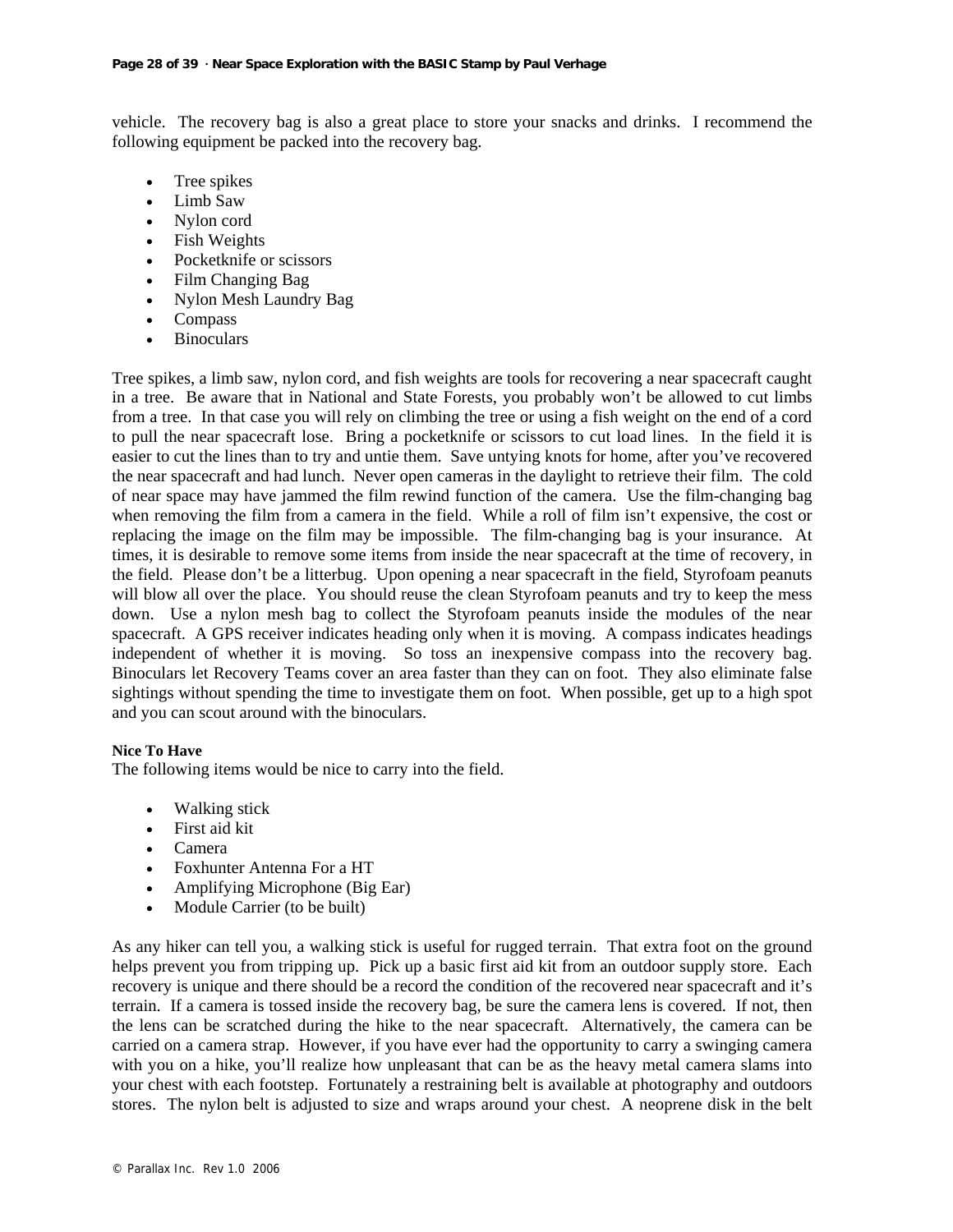traps the camera between your chest and the neoprene pad, preventing the camera from swing around. Best of all, the neoprene pad lets you pull the camera free, where it is instantly available to take photographs. There's no need to open the recovery bag just to pull the camera out.

If APRS onboard the near spacecraft has failed but the near spacecraft is still transmitting, then radio direction finding (RDF), or foxhunting is the only reasonable method to find the near spacecraft. Foxhunting antennas for HTs are available. At least one should be carried on each mission as it is better to have carried one and not needed it that is to leave one at home when your needed it. There's no need to carry RDF equipment in the recovery bag. Just store the RDF equipment in the car until it is needed. It's beyond the scope of this book to teach you to foxhunt. There are books that go into detail that you should reference. Basically foxhunting involves finding several azimuths to the transmitter from several locations. The intersection of these azimuths indicates the location of the hidden transmitter. EOSS has found they get a lot more support in recovering the near spacecraft if they let foxhunters look for the near spacecraft first. There's no reason foxhunters can't be involved with a chase and recovery when APRS is working. Letting them practice on a perfectly good near spacecraft trains them for those times when the near spacecraft may not be perfectly good. A near spacecraft on the ground may hide itself with bushes, tall grasses, or trees. Even when you are only 100 feet (which is a typical precision of a GPS receiver) away from such a hidden near spacecraft, you will have difficulty in locating it. The audio beacon shines when foliage hides the near spacecraft. Just listen for the 90 dB beep! You may want to add an amplifying microphone (Big Ear) to your recovery pack, in case you are still too far away from the near spacecraft to hear it. Besides, using a Big Ear is a really cool thing to do!

#### **The Module Carrier**

After the near spacecraft is recovered, it needs to be carried back to the chase vehicles. It takes two hands to safely carry each module back. This means each person with a module has no free hands during the hike back. Depending on the terrain, this can be a dangerous situation that leads to injuries and damaged modules when someone slips or falls. I myself have slipped while carrying modules, once on a mountain trail and another time while walking on level ground. I've come up with this idea (but have not yet tested it) and believe it will help prevent accidents, which may damage a module. The idea is to mount the modules to a stick that can be carried over one shoulder or between two people.



#### **Materials**

- ¾" or 1" diameter wooden dowel (broom handle)
- 200# test Dacron line
- Four snap swivel bearings
- Thin heat shrink tubing, large enough to cover a knot in the Dacron line
- Four wide rubber bands

#### **Procedure**

 $\sqrt{\phantom{a}}$  Cut the dowel to a length between four and six feet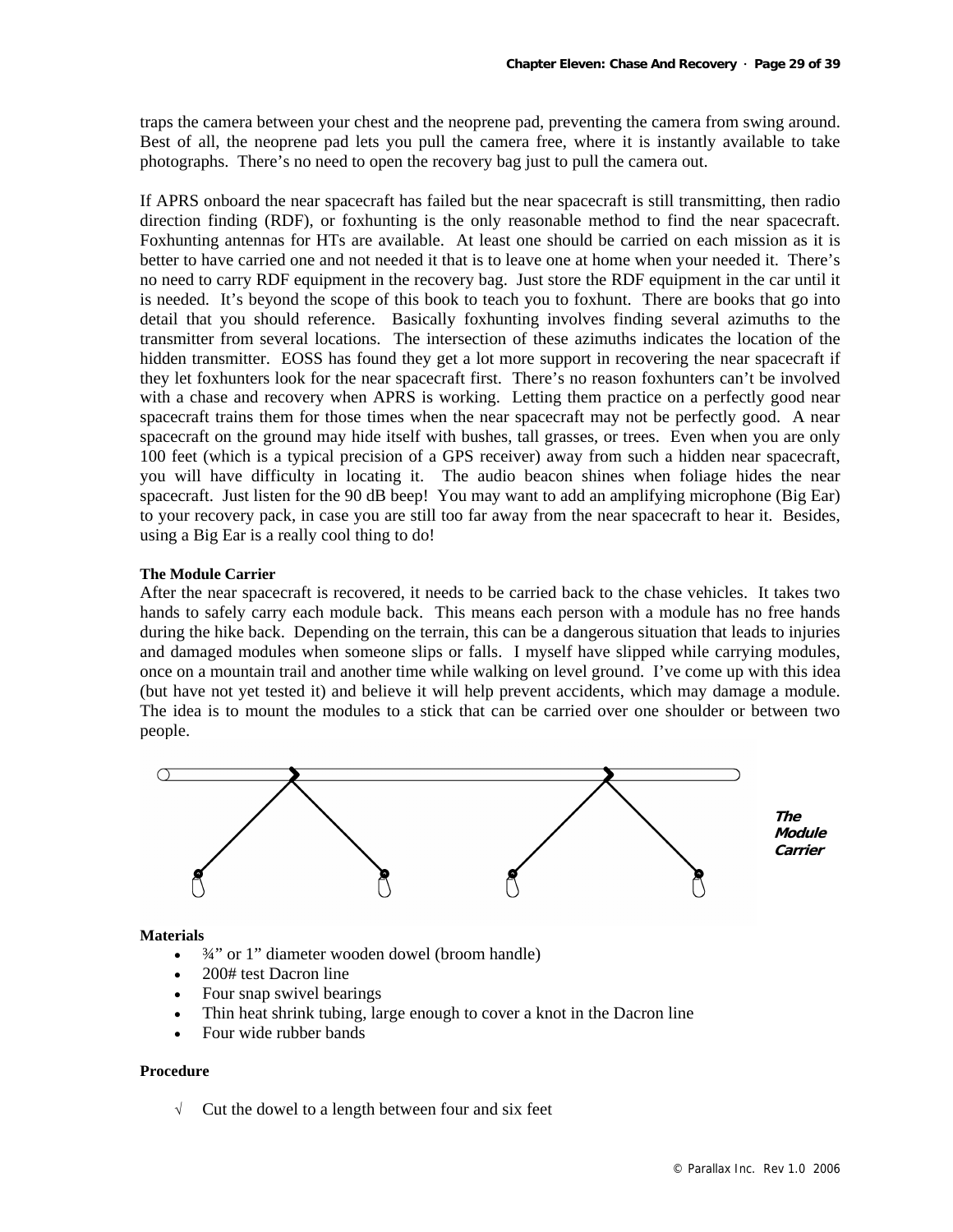- √ Set two modules next to each other, with about a one foot gap between them
- √ Mark on the dowel the location where the module's spilt rings touch the dowel
- $\sqrt{\phantom{a}}$  Drill four small holes through the dowel for the Dacron line to pass through  $\sqrt{\phantom{a}}$  Cut four pieces of Dacron line to a length of three feet each
- √ Cut four pieces of Dacron line to a length of three feet each
- √ Melt the cut ends to keep them from unraveling
- $\sqrt{\phantom{a}}$  Find and mark the center of the lines
- $\sqrt{\phantom{a}}$  Pass each line through one hole in the dowel and center the lines
- $\sqrt{\phantom{a}}$  Tie two knots in each line trapping the lines in the dowel
- √ Cut eight pieces of heat shrink tubing, one inch long
- √ Slide a length of heat shrink tubing on to each end of the Dacron line
- √ Tie snap swivels at the end of each Dacron line
- √ Slide the heat shrink over each knot and shrink

## **Using The Module Carrier**

- √ Wrap the Dacron lines around the dowel before taking the carrier out
- $\sqrt{\phantom{a}}$  Use the rubber bands to keep the lines from unwinding
- √ Removed the modules from the parachute and balloon
- √ Note: The parachute and balloon should be carried in the recovery bag
- √ Latch the snap swivels to split rings of each module

## 2.2.3. HT and GPS

Anytime recovery crews divide up and are out of sight, they must carry an HT. Never let anyone separate from the group without having some way to keep in contact. Not only will radios help locate a lost or injured team member; they also get the entire Recovery Crew to the near spacecraft quickly once it is found. Think how frustrated you'd be if the near spacecraft was found and brought back to the car before you had a chance to see it or if you had to wait for someone to come back from the bush after the near spacecraft had been recovered an hour ago.

Bring a GPS receiver if the near spacecraft has recovered in an area like a forest without hiking trails. You'll be surprised how fast you can get turned around walking among trees with no external source of direction. Before leaving the cars and starting the hike to the near spacecraft, program two positions into the receiver. The first is of the chase vehicles. This is especially necessary if the hike is going to be long and it might be difficult to find the cars again. Error on the side of caution and mark the location of the car if there's the slightest chance of possibly getting lost. The second location is the last known location of the near spacecraft into the GPS. Depending on the last recorded position of the near spacecraft, the GPS can then lead an on-foot Chase Team to the near spacecraft's location. Otherwise it gives them a starting position to begin the search for the near spacecraft.

#### **Programming Positions Into A Garmin Handheld GPS Receiver**

The Garmin series of handhelds are probably the most popular GPS receiver. Here's how I add a new location to my Garmin GPS48, which should be similar to other Garmin GPS receivers

- √ Press the MARK button a second time to record your current position
- √ Press the Up Arrow button to the name field
- √ Press the ENTER button to edit the name field
- √ Use the Right Arrow button to select the next character field
- √ Use the Up or Down Arrow button to change each character
- √ Note: Use a meaningful name, as you'll have to select this location form the GPS receiver's waypoint list
- √ Press the ENTER button to exit the name field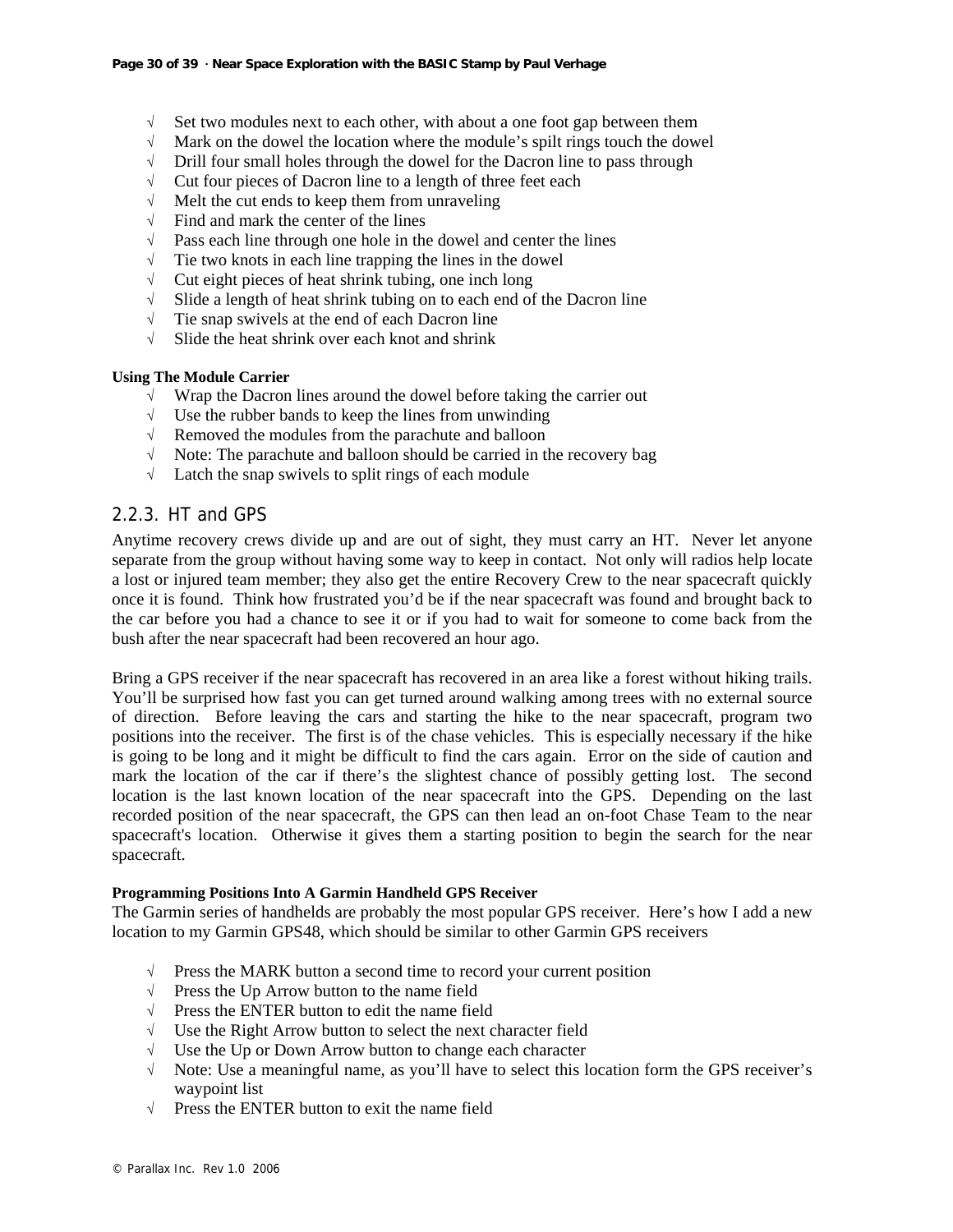- $\sqrt{\ }$  Press the Down Arrow button to select the save option  $\sqrt{\ }$  Press the ENTER button to save location
- Press the ENTER button to save location
- √ Press the PAGE button until the GPS is on the Main Page (MAIN MENU)
- √ Press the Down Arrow button to high the NEAREST WPTS option (nearest waypoints)
- √ Use the Down Arrow button to highlight the saved location
- √ Press the ENTER button to select the waypoint
- √ Press the Down Arrow button to enter the latitude position field
- $\sqrt{ }$  Press the ENTER button
- √ Press the Right Arrow button to move the cursor to the latitude numeric value that needs to be changed
- √ Press the Up or Down Arrow button to change the numeric value
- $\sqrt{\phantom{a}}$  Continue pressing the Right Arrow button to enter the longitude position field
- √ Press the Right Arrow button to move the cursor to the longitude numeric value that needs to be changed
- √ Press the Up or Down Arrow button to change the numeric value
- √ Press the ENTER button
- √ Press the GOTO button
- √ Use the Down Arrow button to highlight the saved location
- √ Press the ENTER button to select the waypoint
- √ Start walking and follow the compass rose to the last known location of the near spacecraft

## 2.2.4. Get Permission Before Going Into The Field

Chances are the near spacecraft has recovered on private property. If at all possible, contact the landowner before recovering the near spacecraft. However, there may be times when it lands in private property miles away from the owner or the landowner cannot be found. If a landowner cannot be found, then contact a neighbor and explain what you want to do. In some cases the neighbor can locate the landowner when you can't. When a landowner or neighbor cannot be located, KNSP has recovered the near spacecraft quickly. Do not leave the burst balloon or any other debris behind. Do not damage private property while recovering the near spacecraft. Close all gates that you opened. Treat private property like you'd want someone to treat yours.

## 2.2.5. Carry Snacks, Drinks, And A Hat

If the hike to the near spacecraft is any significant distance or the terrain is difficult, each Recovery Crew needs to carry something to eat and drink. Going on a hike is not the time to diet.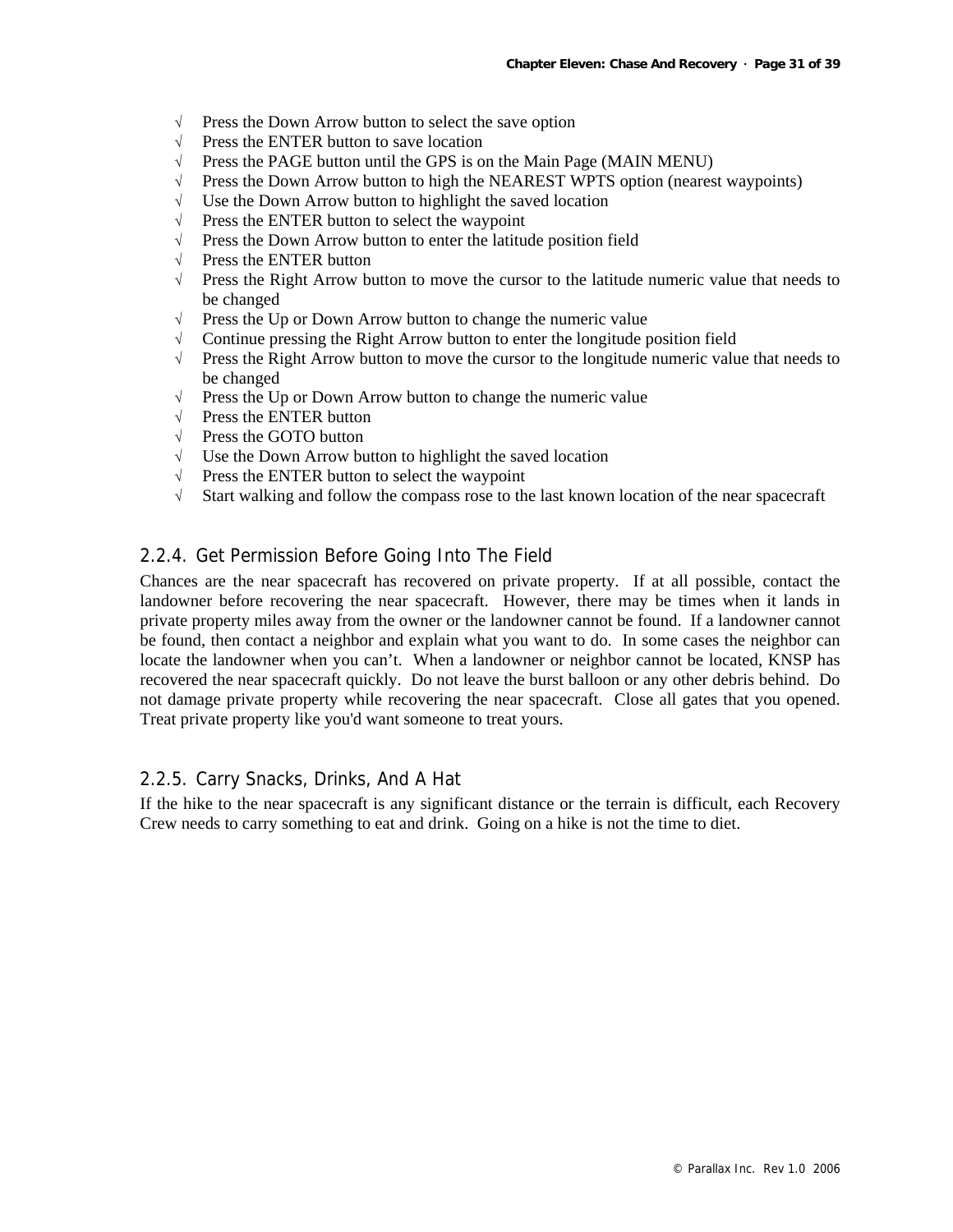

Recovery Crews need to keep their bodies functioning properly. Energy and hydration levels can drop fast when hiking. To keep the pace of the hike brisk and the recovery short, eat and drink during the hike to the near spacecraft. This is less of an issue for KNSP in Kansas, but a significant concern for TVNSP in Idaho with Idaho's rugged terrain. Most near space missions take place in summer months. Hiking significant distances in the sun without a hat is asking for trouble. Everyone on foot needs to bring a hat with a brim for protection from the sun.

## 2.3. Powering Down, Documentation, And Lunch

You've finally reached the recovered near spacecraft. Now what?

## 2.3.1. Site Documentation

The following applies if there is no immediate danger to Recovery Crews of the near spacecraft. Avoiding hazards takes precedence over site documentation. Before handling or moving the recovered near spacecraft, document the recovery. Most and perhaps all near space Recovery Crews record the recovery site. Its location is recorded in a GPS receiver and the location photographed. Record the condition of the near spacecraft photographically. Identify and damage experienced by the near spacecraft during the flight and landing (most damage is incurred during landing). This way any damaged incurred during the trip home can be separated from mission damage.

The way the near spacecraft is laid out can indicate its direction of movement. Seldom will the near spacecraft be positioned in a single heap of Styrofoam and fabric. More typical, the near spacecraft is laid out in a line, with the modules at one end and the parachute and balloon at the other end. Here are a couple more things to document.

- Is the balloon free of the parachute?
- Is there a debris field, was the near spacecraft dragged by the parachute after landing?
- Is there unusual damage, for instance, did the near spacecraft recover on a rock or fence?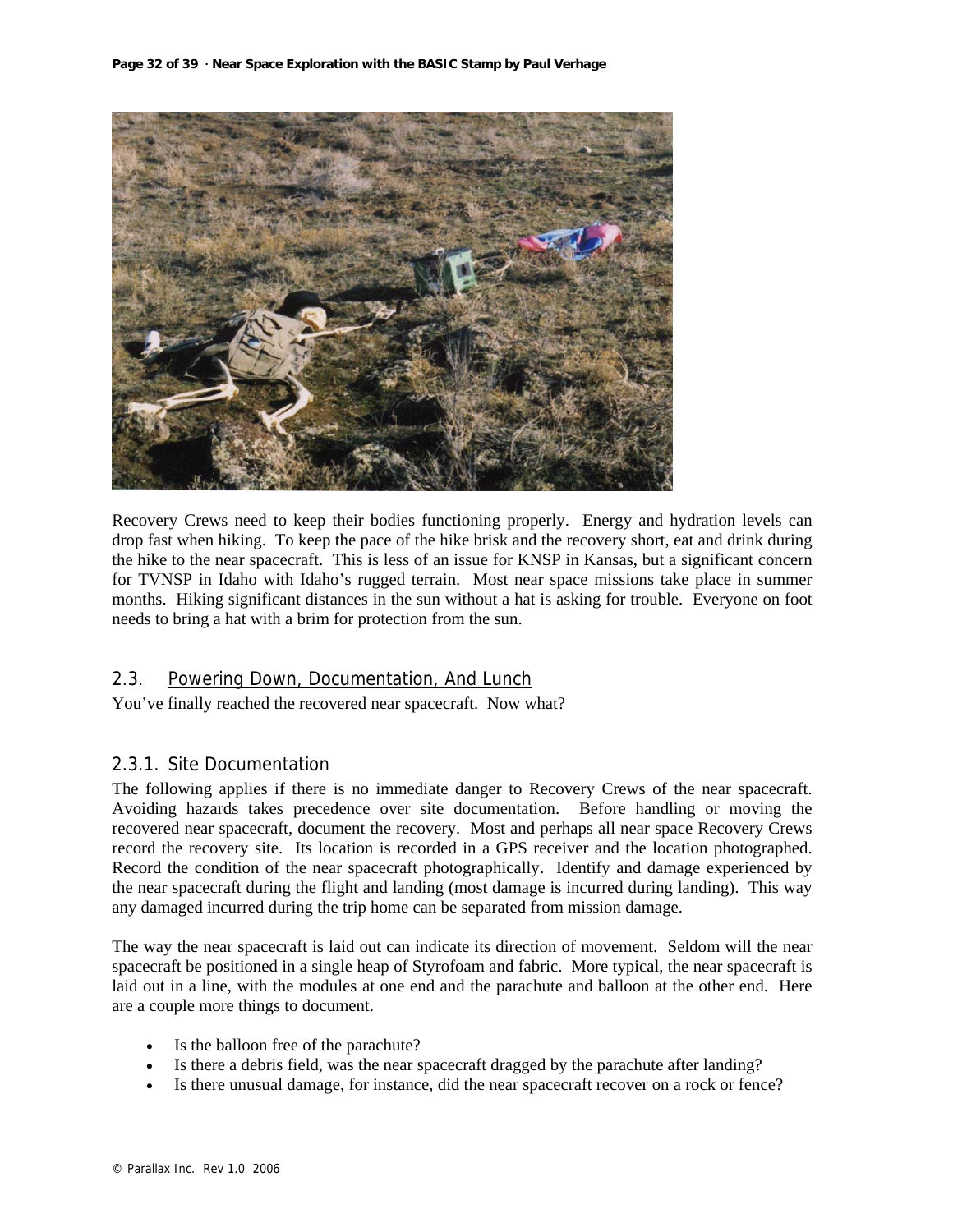- Are experiments in the positions expected, for instance, are droppers retracted and samplers closed?
- How many photographs does the camera claimed to have taken?
- Has the camera rewound the film?



**Recovered Near Spacecraft**

## 2.3.2. Power Down And Disassembly

You may want to generate a Power Down and Disassembly checklist for the near space missions. Here's a suggested checklist, similar to what KNSP and TVNSP has used.

- √ Shut off audio locator beacon (While helpful in locating the near spacecraft, these beacons are a major pain to work close to)
- √ Shut off power to modules (Main, Servo, TNC, and HT)
- √ Disconnect link lines between modules
- √ Disconnect the umbilical
- √ Shut down the camera
- √ Rewind the camera's film
- √ Open camera and remove film in a changing bag
- √ Collect experiments that need to be removed from the near spacecraft (Like biological samples)
- √ Pack removed experiments into their storage and transport container (KNSP transported Petri dishes in an ice chest)
- √ Cut the balloon loose from the parachute
- $\sqrt{\phantom{a}}$  Disconnect the parachute shroud lines from the top module
- √ Roll up the parachute
- $\sqrt{\phantom{a}}$  Pack the parachute and balloon into the recovery bag
- √ Scout the recovery area for loose materials (Pick after yourself)
- √ Say thank you to the landowner and get their address (Send them photographs taken by the near spacecraft)

Once back to the cars, let anyone who couldn't go on the hike see the modules. I know I keep stressing this, make sure everyone who is present see the recovered modules. On my first chase I arrived a little late and didn't get a chance to go recover the capsule and not much of a chance to see the recovered capsule. Let everyone see the equipment and answer questions about how it works and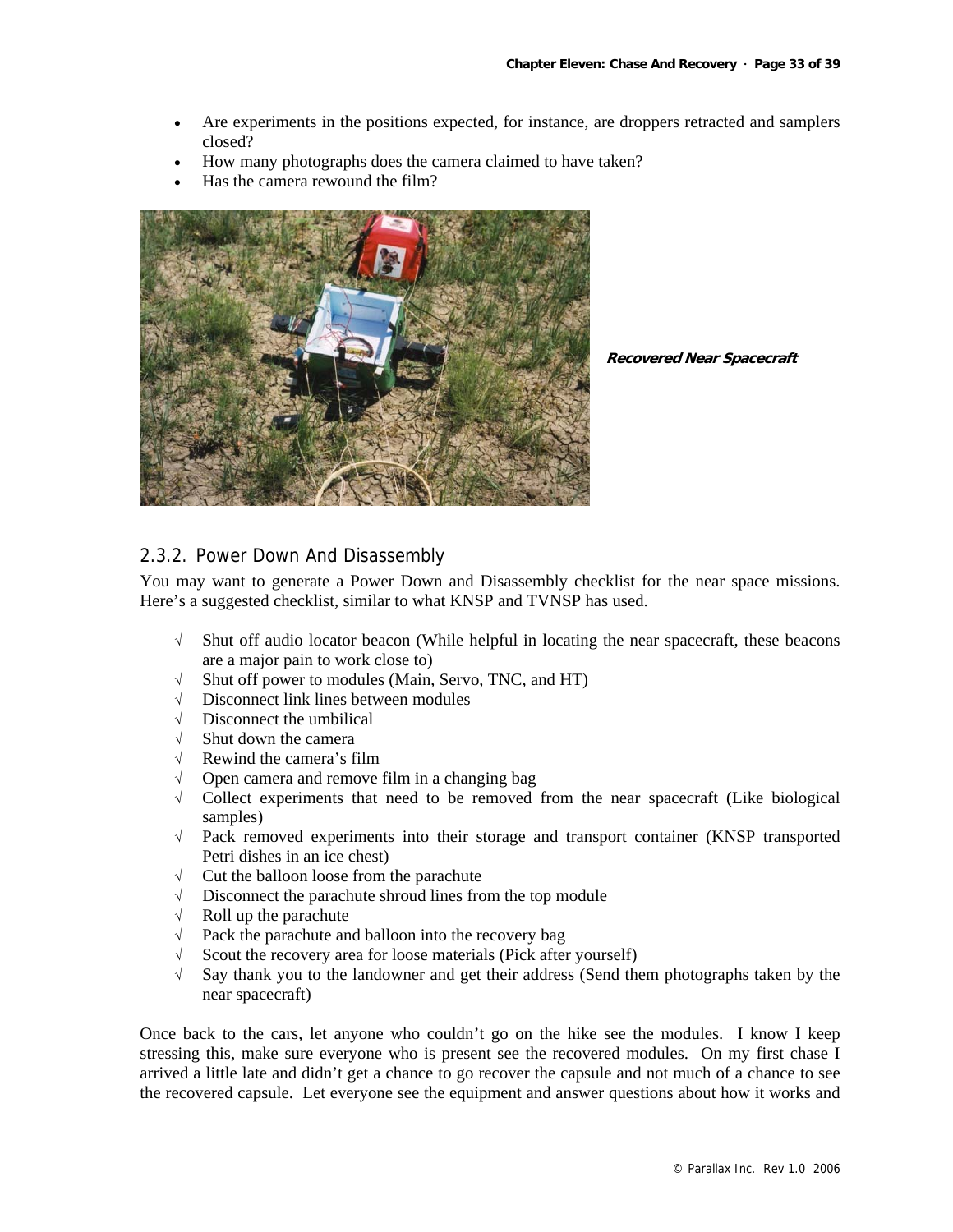how it was recovered. You never know when a new chase crew will become one of your greatest crewmembers or begin designing their own modules to launch.



**Outstanding in their field –**  Loading the modules

Afterward, load up the modules and other recovery equipment. If you recovered in a muddy field, doff your mud boots and put on your clean shoes. Determine where the Recovery Crew wants to eat lunch and how to get there. Make sure everyone present knows how to get back to the main road. Be sure to ask who wants photographs.

## 2.3.3. Lunch

Ideally, lunch is at a restaurant located near a one-hour photo processor. Drop off any film at the processors and request enough copies for everyone. Inform the photo lab technician that these are photographs taken at high altitude where the skies will turn black. Some machines in photo labs attempt to balance out the colors on photographs. In that case, images with lots of contrast can end up being printed gray. Most of the Chase Team will probably want a copy of the pictures, so get a count and have enough copies made. After one near space mission, KNSP blitzed the Lawrence, Kansas Wal-Mart photo lab with copy requests. After dropping off our photographs, the lab was no longer one-hour. The photo lab was telling customers to expect their photographs in an hour and a half.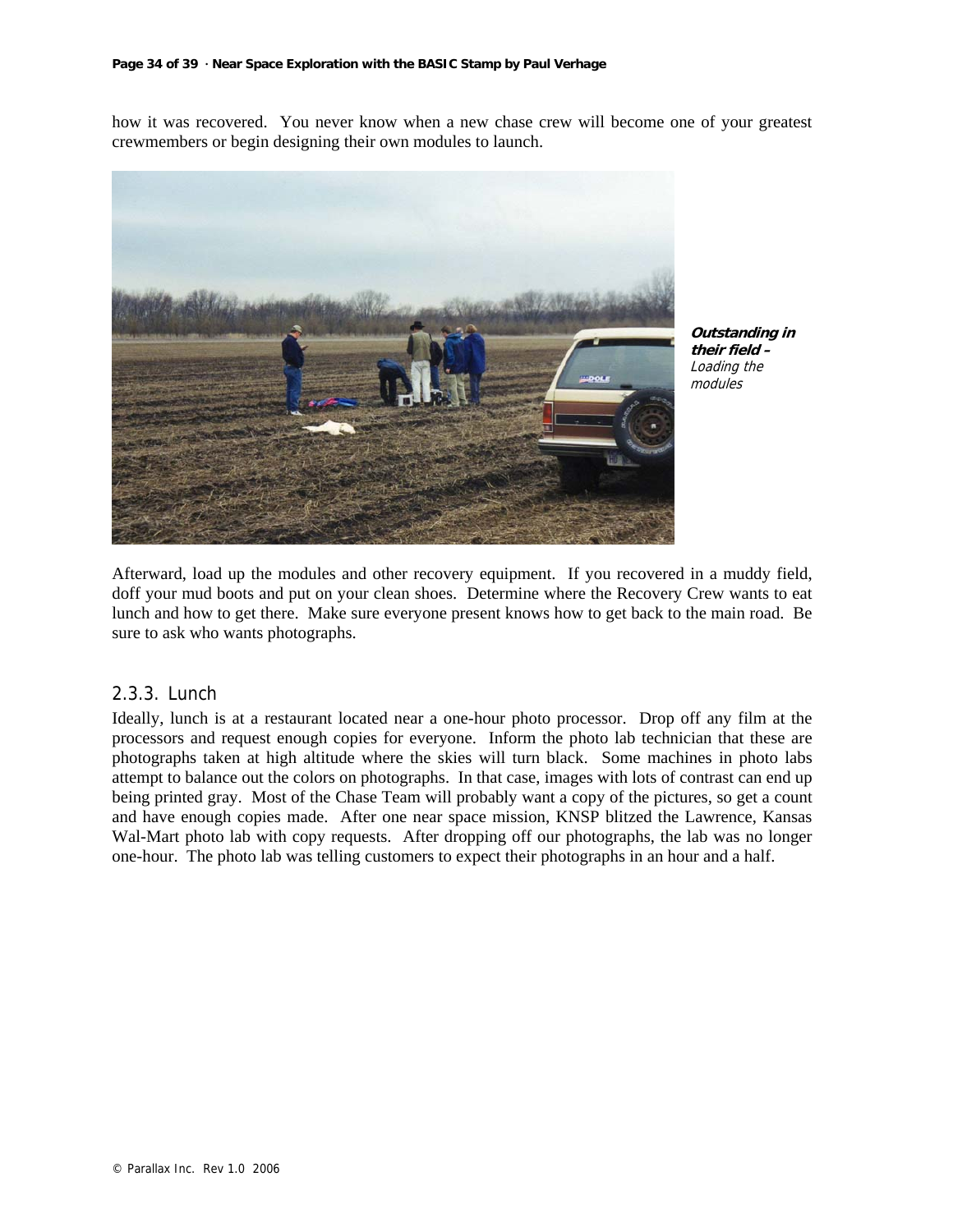

**Lunch**

Next, head on over to the restaurant. In some cases, KNSP and TVNSP crews have split up, with one group reserving room at the restaurant while a second group dropped off the film. There may be a bunch of you, be sure the restaurant can handle all of you. Ask for a location where tables can be pushed together and that is near an outlet, as you'll need power for the laptops.

Bring the following items to lunch (depending on what experiments were flown)

- Laptop
- Digital camera cable
- Thermochron reader
- Extra diskettes and labels
- Near spacecraft with Flight Data Recorder

I toss my digital camera downloading cable and Thermochron Reader into my laptop bag, so I can't forget them. The extra diskettes are for Recovery Crews who want their own copy of the data from the mission.

During lunch, KNSP and TVNSP crews do the following

- √ Download digital photographs
- √ Download Thermochron data
- √ Download flight data
- √ Copy APRS logs
- √ Make diskette copies for everyone who wants one
- √ Eat lunch!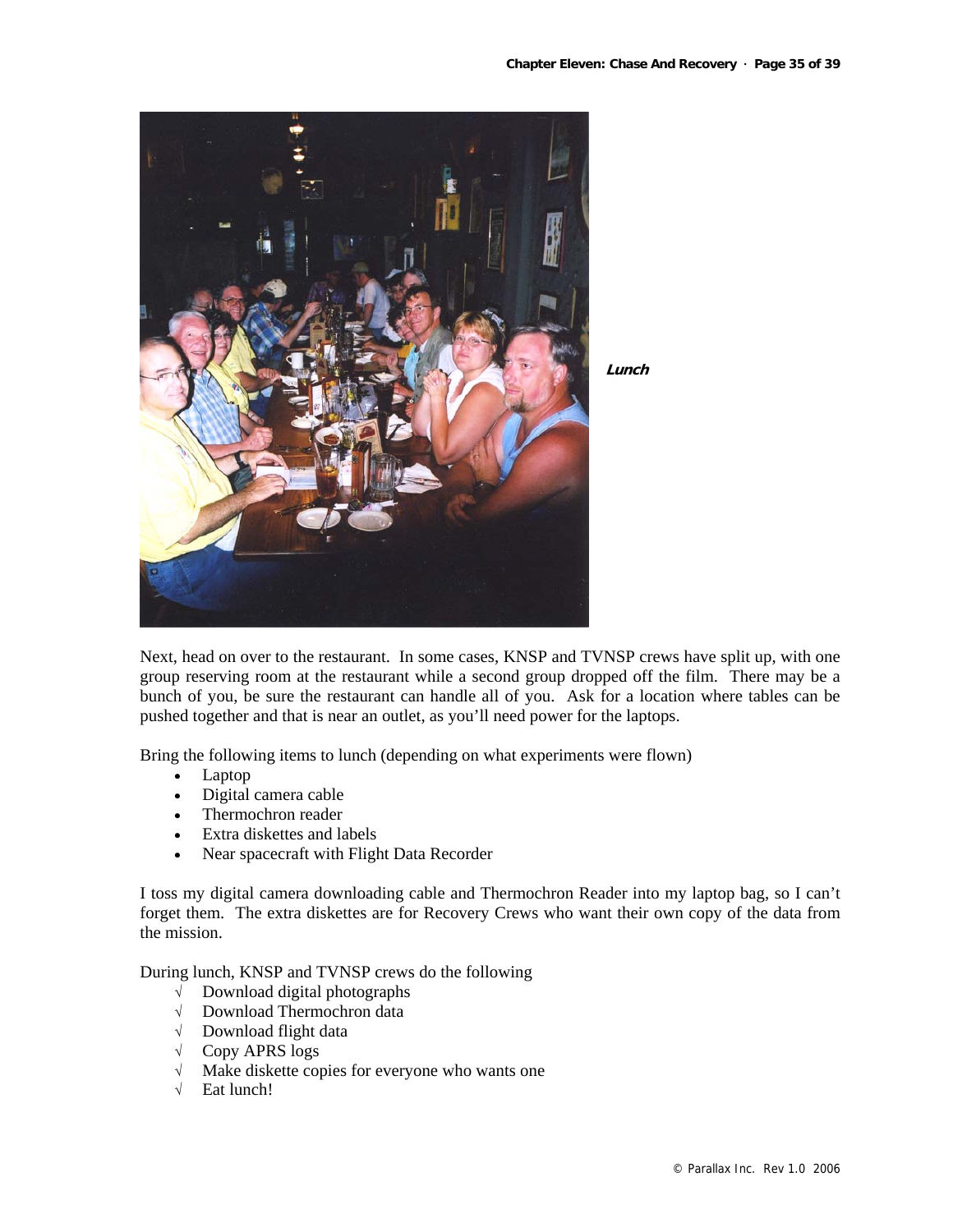I find these lunches to be one of the best aspects of the chase. It's a good meal with good company that has similar interests and now a shared experience. After lunch, if you borrowed a launch site, head back and finish cleaning up the site. Don't lose a good launch site by leaving equipment lying around all day.

## **Good To Know - An Introduction To Packet And APRS**

There are several digital communication modes in use today. From the old Radio Teletype (RTTY) which sent simple text data at 60 words per minute with no error correction, to PACTOR used on HF radios, to packet radio. Before 1980, packet radio did not exist. In March of that year, the FCC granted amateur radio operators permission to transmit ASCII data over radio. Canadians were granted permission to transmit ASCII data over radio earlier and at the time of the FCC decision, were designing a protocol for what would become packet radio. Along with the protocol, A Canadian by the name of Doug Lockhart (VE7APU) was developing a device for transmitting and receiving packet radio. The device converted the binary ASCII text into a series of tones in a process referred to as modulating. The device keyed its radio and transmitted the tones. At the receiving end, a separate device received the tones and demodulated then, that is converted the tones back into binarybased ASCII. The process of modulating and demodulating signals is used to name the device, the modem (MODulate-DEModulate). The Canadians further when on to give this radio modem a new name, the terminal node controller (TNC).

By the end of 1980, Hank Magnuski (KA6M) of the California Bay Area developed his own TNC and began digipeating on two meters. Local amateur radio operators joined with Hank, forming the Pacific Packet Radio Society. Later other groups formed, including AMRAD and TAPR (more about TAPR, later). A popular networking protocol at the time, called X.25, was adapted to packet radio use. The modified protocol was renamed to amateur X.25, or AX.25

TAPR (Tucson Amateur Packet Radio) formed in 1981 to experiment with packet. Two members of TAPR developed their first successful prototype TNC on 26 June 1982. By 1983 they were selling a TNC of their own design, the TNC-1. TAPR went on to develop standard designs for TNCs in the TNC-1 and TNC-2. The TNC-1 that forms the basis for the majority of the TNCs we use today and the TNC-2 that was the first commercially available TNC kit available to the public. Today there are many TNCs on the market. The three TNCs mentioned in this book are the Kantronics KPC 3+, the Byonics Tiny Trak II and Tiny Trak III, and Dr. Clement's (now Spacecraft Kits) MIM.

Today you'll find packet on VHF and UHF radios communicating at 1200 baud. Compare this to the much older RTTY, which transmits data at only 45 baud. Packet can send the entire ASCII character set and binary files. RTTY is limited to the numbers, letters, and some control characters. The only digital communication mode older than RTTY is CW (Morse code).

APRS, the Automatic Position Reporting System, made modern amateur near space exploration possible. Early amateur near space flights relied on radio direction finding to recover capsules after they landed. Flight data collected during the mission was encoded on a radio carrier that had to be interpreted during or after the flight. The amount of data that could be collected was limited as was the flexibility in designing experiments for near space. Without APRS we wouldn't have as much detailed data about the flight as we can now have. Currently the National Weather Service relies on this old method of collecting and transmitting weather conditions from radiosondes to the ground.

Packet radio originally started out as a DOS program that displayed text data on a PC monitor. With the advent of APRS, this data is now displayed graphically. The difference between packet radio and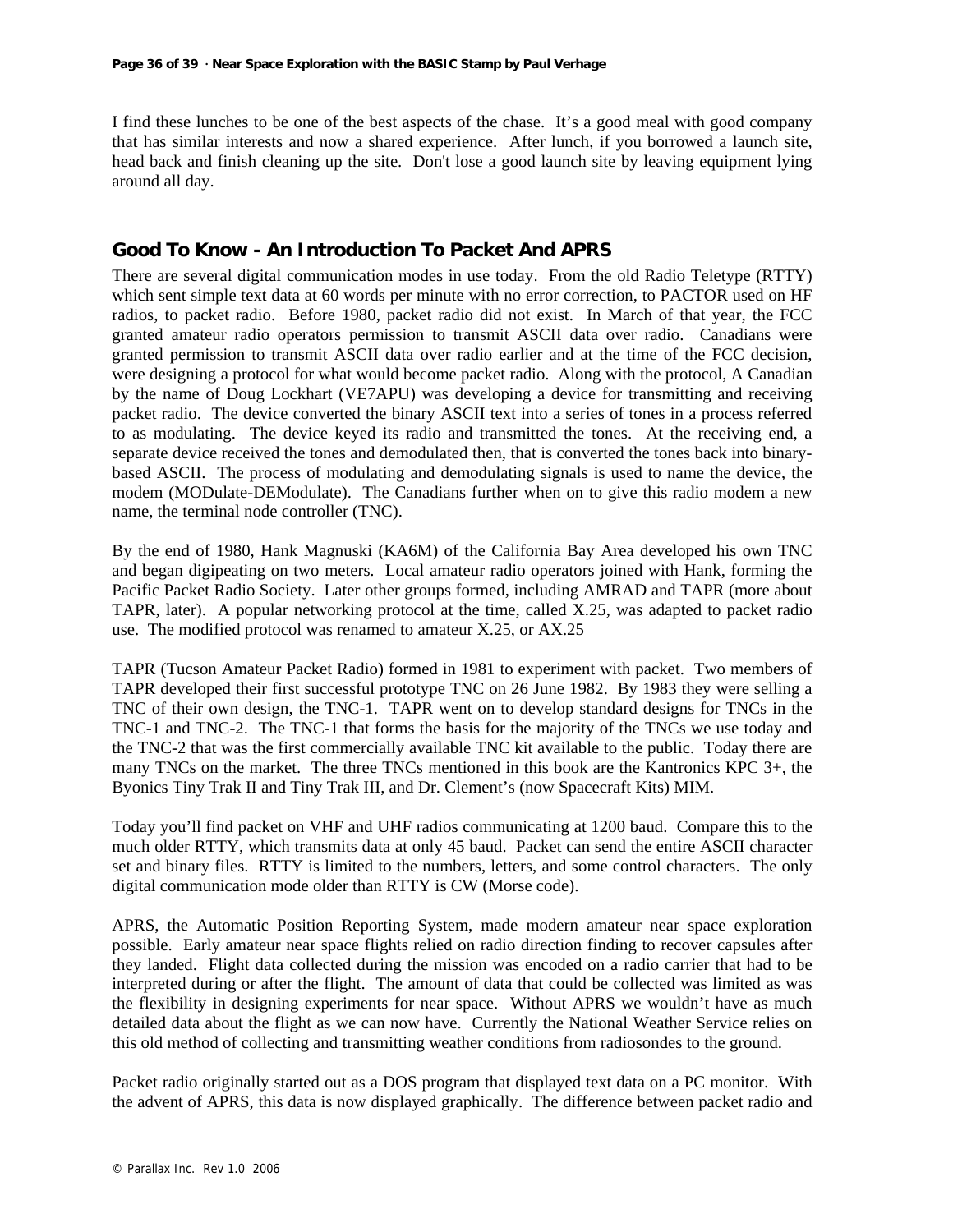APRS is the same difference as between MS-DOS and Windows. They both work with the same data, but APRS displays the data in a graphical format that is more intuitive. The term APRS is only half descriptive. Not only is position data from a GPS receiver displayed graphically, but so are sensor data and messages. How the data is displayed on the monitor depends on how the data is formatted within the packet. Because data follows a defined format, each PC running APRS can quickly parse and display the data. This makes APRS a real-time method for displaying information. The series of rules used to format pieces of data according to their nature is referred to as a protocol. If you want to send APRS data in a way that it is presented correctly, then the data must be formatted according to the protocol for that data.

Bob Bruninga (WB4APR) initially developed the APRS protocol and a program for displaying data written in his protocol on PCs running MS-DOS in 1992. The Sproul brothers, Keith (WU2Z) and Mark (KB2ICI) developed the Macintosh (1994) and Windows versions (1996) of APRS. APRS centers around a map displayed on the monitor of a PC or LCD screen of a laptop. Most packets transmitted for APRS are displayed some place on that map.

Data sent over packet radio doesn't get transmitted just as you enter it on the PC. Depending on the length of the message or data being sent, it may be broken into shorter length blocks of data, or packets. Each packet is transmitted with information used to verify the content of the packet was decoded properly at the receiving PC. In some cases, corrupted packets can be corrected by this verification information. Each packet is preceded with the callsign and SSID of the station transmitting it. You should be familiar with callsigns, but what about SSIDs? The SSID is the Secondary Station Identifier of a packet station. It shows up as a modification to a callsign that allows multiple devices to use the same callsign. In my chase vehicle my callsign and SSID would be KD4STH-9 and my near spacecraft's callsign and SSID is KD4STH-11. With the SSID, one can operate several packet stations and know which station is being referenced. Also, the SSID graphically explains how APRS is to display the icon for that that station. So the –9 SSID is displayed as a car icon while the –11 SSID is displayed as a hot air balloon icon (okay, so a hot air balloon is not quite right for a near spacecraft, but it's close enough). Think of the confusion that would result if no one understood if the packet they just received was from your chase vehicle (SSID-9) or your near spacecraft (SSID-11).

In the olden days, most packet data was sent to a specific callsign and SSID. In this case, the intended recipient of the message was also added to the packet. However, packets formatted for APRS are preceded with a UI, or unnumbered information frame. These packets are not meant for a specific individual, but instead are meant for anyone listening. These packets typically contain the location of the transmitting station (usually from a GPS receiver at the station) and a message in the proper format. The message is then displayed according to the APRS protocol at the location specified in the packet. Everyone running an APRS terminal sees the data displayed the same way and in the same location on the map. APRS makes a very fast way to send information to everyone.

Every APRS station must include a TNC and radio. A GPS receiver and PC is optional. Fixed locations don't require a GPS receiver, as they never move. However, the position of the station must be known before going on air. The coordinates are coded into the station and transmitted with each packet. APRS stations that just transmit status information do not require a PC running APRS to display incoming data. A typical station without a GPS receiver and PC is a weather station. Examples of status data transmitted by an APRS station include weather conditions, speed and heading, current status, and announcements and bulletins. The APRS protocol is very flexible and capable of displaying a wide variety of information.<sup>E</sup>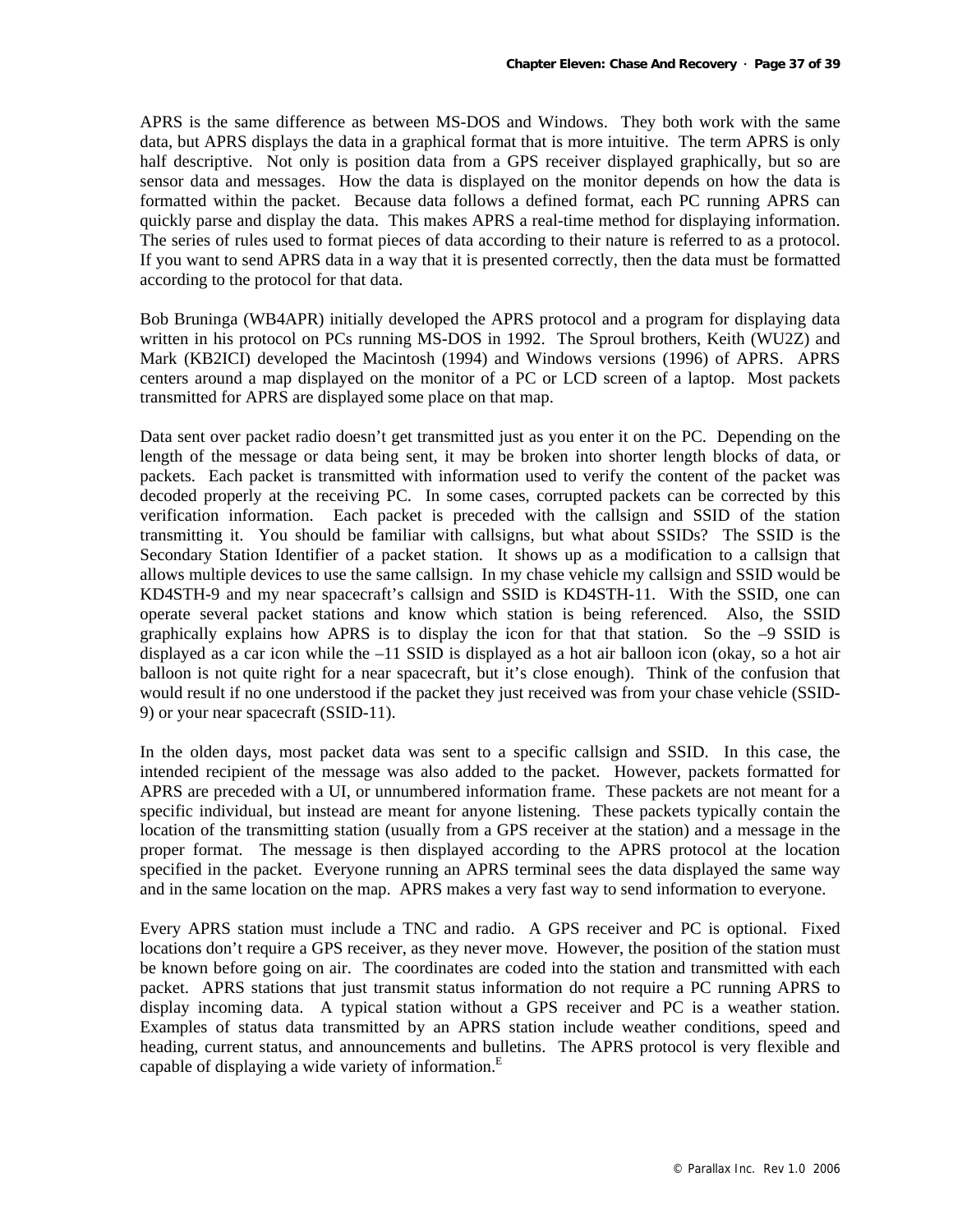## **Near Space Humor - Top Six Chase Songs**

- 1. The Battle of New Orleans
- 2. On The Road Again Willy Nelson
- 3. William Tell Overture Rossini
- 4. Ride of the Valkryies Richard Wagner
- 5. When Johnny Comes Marching Home (This reminds me of the bomber scenes in the movie, Dr. Strangelove)
- 6. Carefree Highway Gordon Lightfoot

## **My Modification To "On The Road Again" (With apologies to Willie Nelson)**

On the road again, Just can't wait to get on the road again, My life's love is balloon chasing with my friends, And I can't wait to get on the road again

On the road again, Traveling bad roads I've never been, Searching for capsules I'll never find again, I can't wait to get on the road again.

On the road again, Looking like the X-Files, we drive down the highway, We're the best of friends, Hoping the balloon's drifting our way, And our way….

Is on the road again. Just can't wait to get on the road again, My life's love is balloon chasing with my friends,

And I can't get on the road again, And I can't get on the road again.

APRS Protocol Reference, The APRS Working Group, http://www.tapr.org

 $\overline{\phantom{a}}$ <sup>A</sup> The values are the average of the first six satellite vehicles for three consecutive records taken over a period of a few minutes before the movement of satellites could influence the results.

 $B$  This should be just greater than the thickness of window glass in the car.

 $\rm{^{C}}$  For example, a sign warning people not to open the door (to prevent pulling on the antenna cables)

<sup>&</sup>lt;sup>D</sup> Most amateur radios do not pass a 9600 baud signal. To use 9600 baud packet requires radios with direct connections to the transmitter modulator varactor and discriminator, which is not available on most amateur radios (notes from Mike Manes, EOSS).

<sup>&</sup>lt;sup>E</sup> Information for this précis was found at the following sources. Consult them for more in depth information.